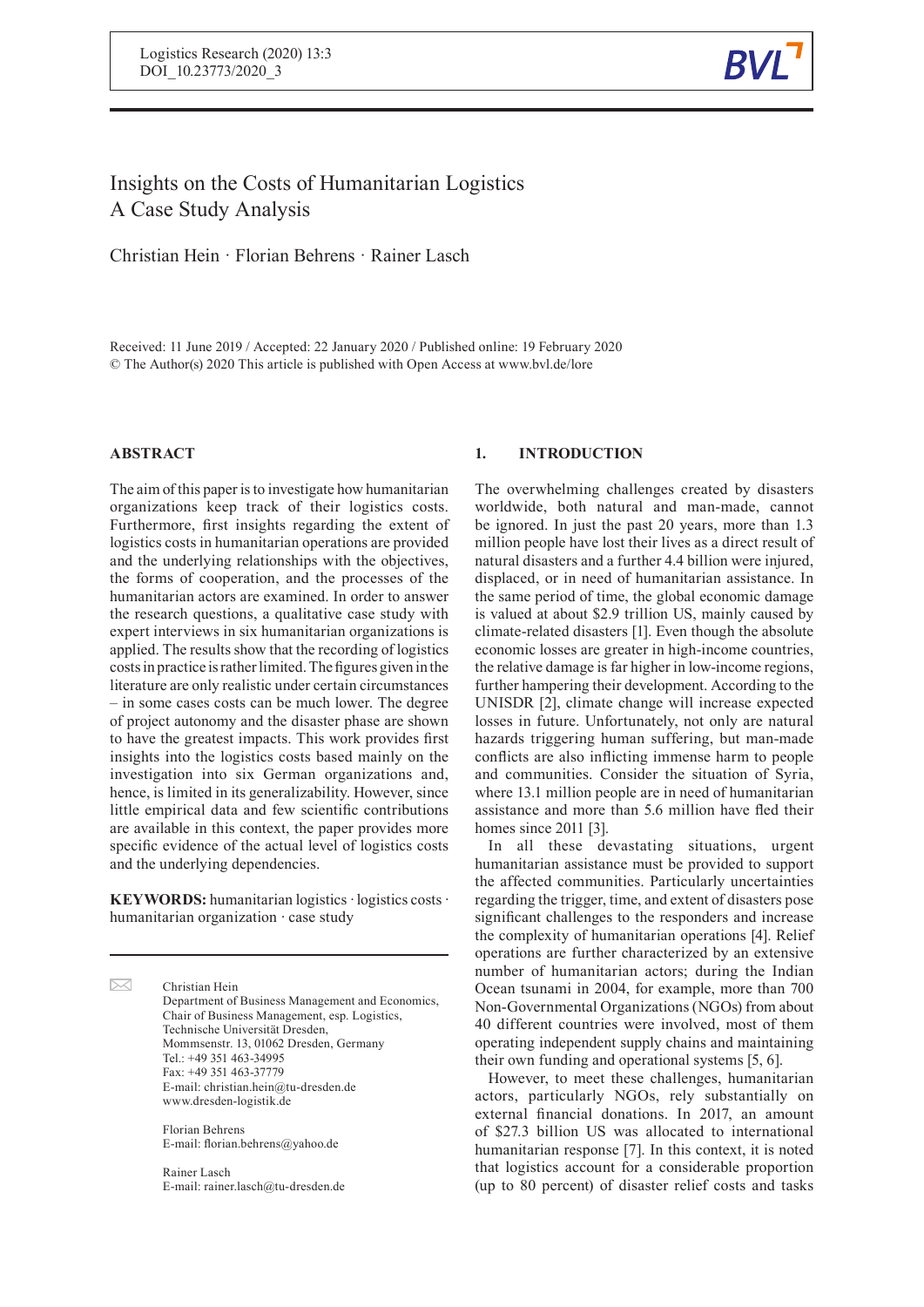[8–10]. Logistics plays a crucial role in humanitarian operations. It influences the effectiveness of relief significantly and determines the speed, the coverage, and thus the costs of humanitarian organizations [11]. Unfortunately, the academic literature does not provide more detail concerning the proportion of logistics efforts in humanitarian operations. Hence, it remains unclear whether the stated numbers actually relate to one specific organization or type of disaster or which activities are included within the term logistics. There is no profound survey on the costs of logistics in humanitarian operations or of humanitarian organizations.

Therefore, this paper aims at providing clarity about the share of logistics in humanitarian operations, as well as in terms of the costs incurred. The underlying connection between the objectives, the cooperation, as well as the processes of the humanitarian actors and their resulting costs are of particular importance in this context. In addition, the reasons and obstacles for logistics cost accounting should be mentioned. The following research questions will be answered:

- 1. How do humanitarian organizations record their costs, particularly regarding their logistics activities?
- 2. Which factors are critical for the level and the relevance of logistics costs in humanitarian operations in relation to the characteristics of the respective actors?
- 3. Which potentials and hurdles do humanitarian organizations face in acquiring their logistics costs?

In order to examine these questions and since little empirical data and scientific contributions are available in this field of research, a qualitative case study is considered appropriate. Expert interviews were conducted in six German humanitarian organizations. Subsequently, a qualitative data analysis was performed to answer the research questions. The remainder of this work is organized as follows: After a brief introduction to commercial logistics and particularly the determination of costs, a description of humanitarian logistics and their costs, including analysis of literature, is provided. In section three, the methodological process of conducting the case study is outlined. Next, the results are presented and discussed. On this occasion, recommendations for the introduction of logistics costs accounting in the humanitarian context are given. Finally, the conclusion and an outlook are provided.

# **2. THEORETICAL BACKGROUND**

### **2.1. Logistics Accounting in a Commercial Context**

The existing understanding of logistics in a company or organization has a decisive influence on which areas of responsibility and competence are assigned to it. The design of the logistics cost accounting is therefore fundamentally dependent on this understanding, which has undergone a significant change over the years. Logistics has evolved from the original understanding of transportation, handling, and storage to a holistic approach, where logistics influences various areas of a company as well as the current cross-company perspective of managing supply chains [12]. Weber [13] describes a four-stage phase model for this development process, which reflects the level of logistical knowledge up to the current cross-company perspective of managing supply chains.

Nowadays, there exist different cost accounting systems, which differ according to their distinct objectives. They can be classified according to the two dimensions "time-relation of costs" and "volume of allocated costs". A distinction is made between actual and planned cost accounting within the temporal relation and between full and partial cost accounting within the scope of cost allocation. Full cost accounting is the origin of today's cost accounting systems. It is based on the allocation of direct and overhead costs, whereas direct costs can be assigned to a certain product directly and overhead costs can only be assigned to the products via a breakdown to cost centers and a subsequent allocation via overhead surcharges. Cost accounting is carried out in three stages: cost type, cost center, and cost unit accounting [14]. The full cost accounting system has considerable potential for improvement, particularly regarding the breakdown of overhead costs. It can be criticized that the inaccurate allocation of overhead costs leads to insufficient and unreliable information for managers. Furthermore, the differentiation of the costs, particularly for storage and transport costs, is unsatisfactory. Activitybased costing addresses this deficit by providing a methodology that enables the allocation of overhead and support costs to individual processes. It is therefore particularly suitable for the allocation of logistics costs. By assigning overhead costs to different processes, it is possible to break down the costs to the individual products according to their actual consumption. Thus, more precise information about the costs of processes, products, and customers can be generated [13].

The challenges posed by logistics cost accounting are caused by the various difficulties in entering and allocating logistics costs. As a clear understanding of the term logistics is indispensable here, different companies or organizations can have individual understandings of the term "logistics". Taschner speaks in this context of a Babylonian linguistic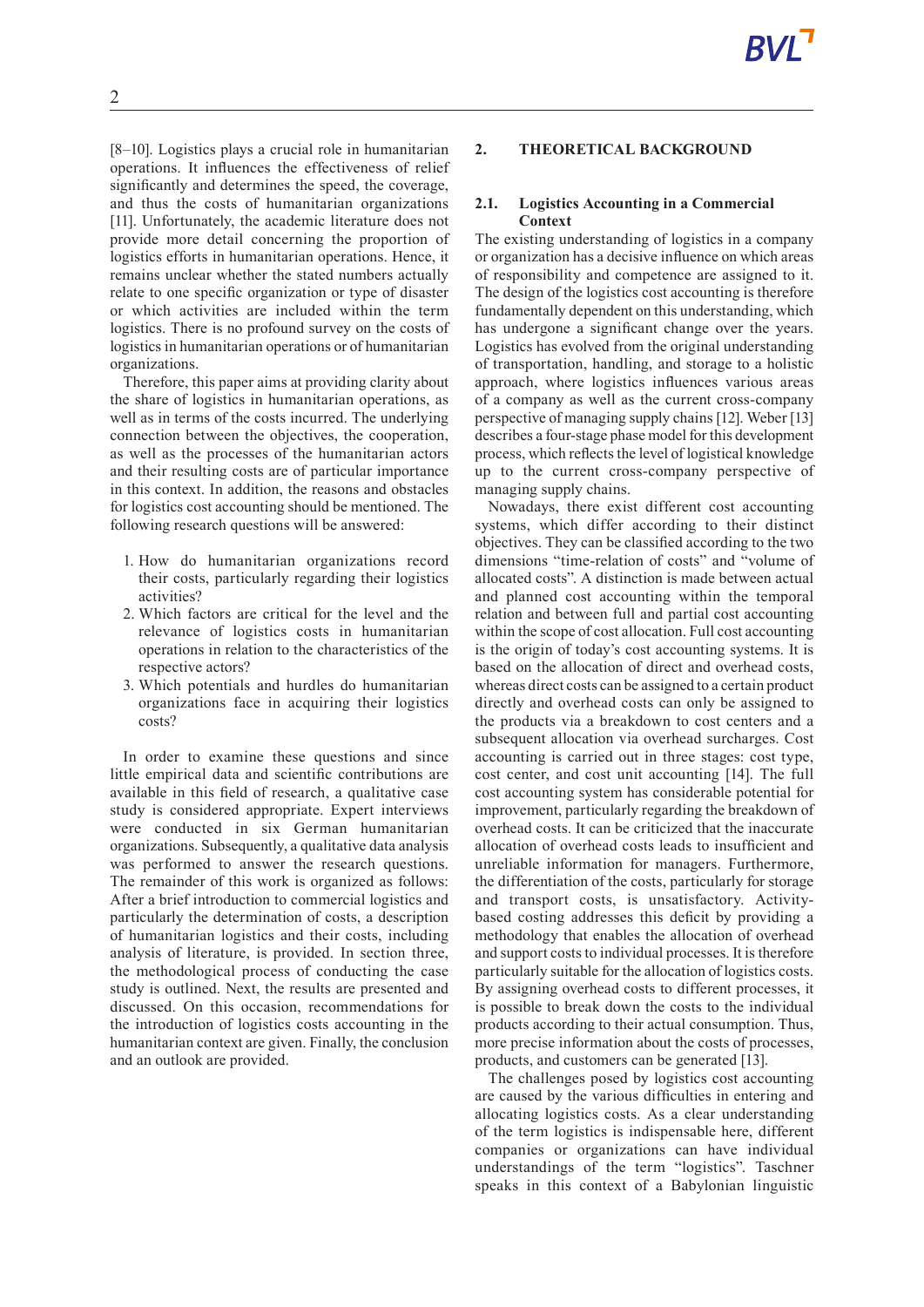diversity, which makes comparability across company boundaries more difficult [15]. Of particular importance in this context is the problem of delimiting logistics costs. Traditionally, the areas of transport, handling, and storage are assigned to logistics. But there could already be problems of allocation here as well, as a transport process on a conveyor belt can be part of the production process, or it can be assigned to logistics. A further challenge when recording logistics costs is the way in which performance is measured. While quantitative key figures can be used in production, qualitative key figures such as reliability and customer service serve as the basis for performance measurement in logistics. The difficulty is to adequately convert the qualitative key figures into quantitatively measurable and usable cost data. Moreover, logistics includes administrative services, which are particularly difficult to include in the calculation due to their overhead cost character [13]. These problems require an additional effort that should not be underestimated in order to map the logistics costs uniformly and correctly. However, it is necessary to weigh up the costs and benefits of the degree of accuracy of logistics cost accounting on an individual company basis.

### **2.2. Humanitarian Logistics**

Although logistics has always been involved in humanitarian operations, its status in practice and academic literature was not recognized before the beginning of the 21st century [16]. This recognition seems overdue since logistics plays a particularly important role in humanitarian operations. Logistics influences the effectiveness of humanitarian operations significantly and determines the speed, the coverage, and the costs of humanitarian organizations. The scope of humanitarian logistics is quite broad, as it is used as "an umbrella term for a mixed array of operations" [11]. Nevertheless, humanitarian logistics resembles commercial logistics in general and is defined as "the process of planning, implementing and controlling the efficient, costeffective flow and storage of goods and materials, as well as related information [...] for the purpose of alleviating the suffering of vulnerable people" [17] aswell as "[.. .]meeting the end beneficiary's requirements" [18]. Both of these definitions are widely used in academic literature, e.g. by van Wassenhove [8], Kovács and Spens [11, 19], or Schulz and Blecken [20]. Remarkably, van der Laan et al. [21] avoid the additional flow-characterization of efficiency and costeffectiveness by defining humanitarian logistics as "the process of planning, implementing and controlling the flow and storage of goods and materials as well as related information [... ]".

Humanitarian logistics includes a wide range of activities and processes, such as preparedness, procurement, transport, warehousing, and training across all disaster phases [11]. Although these tasks are closely related to those of commercial logistics, there are significant differences which characterize the humanitarian environment and pose specific challenges [22]. Humanitarian logistics is shaped by a highly volatile and dynamic environment. As the time, the location, the type, and the size of a disaster are often unpredictable and the lead times can be very short or even non-existent, humanitarian logistics must cope with more uncertainties than commercial logistics does [23]. There are further unknowns in capabilities, personnel, process stability, and even other actors on site, especially at the beginning of relief operations [24]. In addition, humanitarian logisticians must work under great time pressure; while delays might be acceptable in the commercial context, a timely response in humanitarian operations is essential for people's survival [8]. Hence, the ultimate ambition of humanitarian organizations is to save lives and to reduce suffering while the strategic objective in the commercial context is to generate financial returns; with the former, finances are more seen as constraints rather than objectives [23].

According to Dijkzeul and Reinhardt [25], the international humanitarian system is not consistent within its intensions, rules, and decision-making processes. Rather, it is a system characterized by low institutionalization and populated by a growing number of actors and networks. These humanitarian actors include, amongst others, Non-Governmental Organizations, agencies of the United Nations with humanitarian mandates, and the Red Cross and Red Crescent Movement [22]. However, humanitarian aid has the common goal of ensuring the survival of people in need, following the four central humanitarian principles of humanity, impartiality, independence, and neutrality [11]. According to the diversity of humanitarian actors, the terminology used in this field varies greatly, often interpreted and utilized in different ways [26]. In disaster management, there is usually a distinction between different phases, where the cyclic classification into mitigation, preparedness, response, and recovery has become commonplace [27]. Kov cs and Spens [11] distinguish between the three phases of preparation, immediate response, and reconstruction. The activities cannot be modeled strictly in sequence, as they might vary, repeat, or overlap according to the disaster scenario. Development cooperation must be distinguished from humanitarian assistance as it includes long-term and sustainable measures to reduce poverty and foster socioeconomic improvements [28].

### **2.3. Logistics Accounting in a Humanitarian Context**

Humanitarian actors are usually unable to finance themselves through income from the services they provide and are therefore dependent on external financing. In the humanitarian context, the major sources of funding for Non-Profit Organizations (NPOs) are public grants and donations. Public funds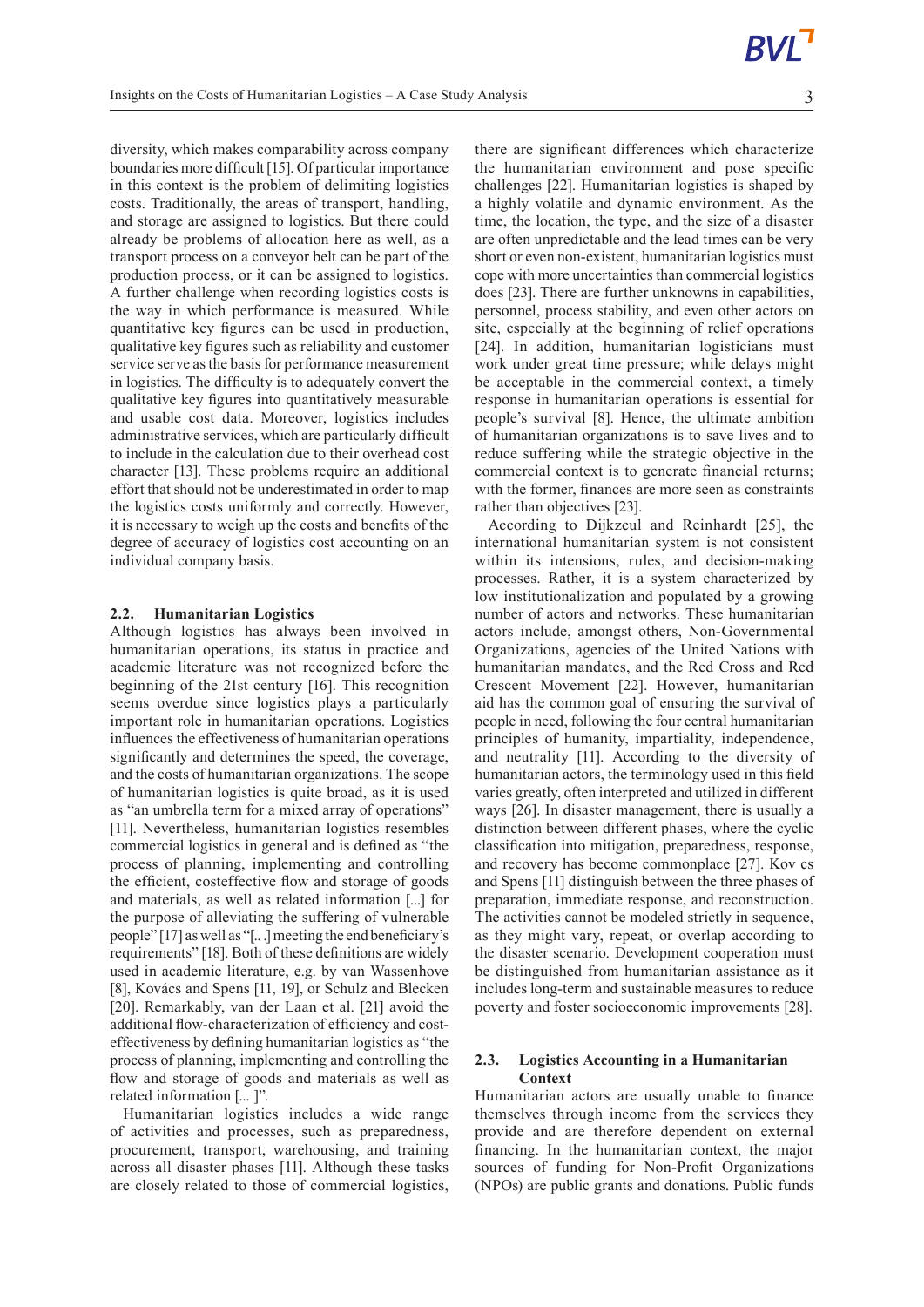are often subject to special conditions and, as a result, NPOs are more limited in their freedom of decision. NPOs avoid such dependencies by financing themselves with donations. The total amount received through donations is largely dependent on the willingness of the public to donate and can vary greatly over time. One issue of contention includes earmarked donations, which restrict the use of donations to a specific project [29, 30]. In addition, financing long-term projects and preventive measures is particularly difficult [31]. In the humanitarian non-profit sector, simple accounting systems are common [32]. However, it should be critically noted that most accounting methods were created for a profit-maximizing context and are therefore not entirely suitable in the humanitarian context [33]. Organizations financed by institutional donors must provide reports on the use of funds in accordance with donor requirements. The willingness to provide comprehensive disclosure is often limited, partly due to the increased formal effort involved in accounting. However, aid organizations are interested in the transparency of their costs [34]. Humanitarian actors have to deal with this conflict of interest between effort and benefit of detailed cost accounting.

In the academic literature, the issue of costs in humanitarian logistics is treated rather controversially. On the one hand, there are a number of articles that implicitly include costs in their considerations. In their overview, Leiras et al. [35] examined a total of 228 academic peer-reviewed journal articles. We evaluated these articles contextually according to their mentions of the term "cost". This retrospective evaluation concluded that only about 15 percent of the articles do not mention the term "costs". This shows that this issue cannot be classified as irrelevant. A frequent mentioning of costs, especially in connection with optimization models, is noticeable. On this occasion, costs are used as a target variable for optimization or for boundary conditions. These are referred to as socalled deprivation costs [36], which take into account the particularities of the humanitarian context by incorporating externalities in an appropriate fashion. However, only 17 articles provide concise information on the amount or the share of logistics costs in the humanitarian context.

A closer analysis of these contributions and their references revealed that there are a total of six primary sources, not all of which are necessarily of an academic nature. In Figure 1, the articles examined are presented, as are their corresponding citation relationships. A distinction must be made between articles that explicitly mention costs (grey) and articles not using this term but describing the logistics effort more generally (white). Here, it is not entirely clear whether the actual costs are meant or not. Further, the citation analysis reveals that there is disagreement between both interpretations along the lines of citation. Van Wassenhove [8] and Trunick [37] are quoted most frequently, with both authors stating that the share

for logistics stands at about 80 percent. Most of the other sources quote similar figures for logistics costs. It should be mentioned that none of the primary sources provide an empirical study of logistics costs, but simply present the costs in one sentence and without further explanation. It therefore remains unclear to what extent logistics costs are distinguished from other costs and whether a particular organization or catastrophe type was used as a basis for this reported percentage.

In order to examine also practitioner literature, both Tatham's bibliography [38] as well as the KLU's Humanitarian Logistics Database [39], with together a total of over one thousand entries, were used for further investigations. These comprehensive collections of literature on humanitarian logistics include not only academic journal entries (as it is the case with the literature review of Leiras et al. [35]), but also contributions to books and conferences as well as those from practitioner magazines or journals. The corresponding practitioner literature have been identified and afterwards the full texts analyzed in the same way as the academic literature. The results are similar to those above. Costs are mentioned in more than three quarters of the articles. Only two contributions [40, 41] refer to the level of logistics costs in humanitarian operations. These are also given here as 60 to 80 percent and lack further explanations. Context-related optimization models do not seem to be relevant from the perspective of practitioners, as there is no mention at all. The importance of cost efficiency is rather emphasized here.

It was thus shown that there are almost no empirical studies on logistics costs in humanitarian operations or aid organizations. Vaillancourt et al. [42] are an exception; they examined factors influencing supply chain costs in humanitarian health projects. The results showed that the size of the humanitarian aid intervention (in terms of the number of targeted beneficiaries) and the organizational form had a significant influence on the supply chain costs in the projects. NGOs had lower costs compared to UN agencies. In addition, it became clear that not all cost drivers mentioned in the literature had an influence. The investigations, however, were limited to the area of project costs for health interventions and, therefore, require more detailed investigations. It raises the issue of there being uncertainty regarding the exact scope and processes of logistics in the humanitarian context [11], a demarcation problem that also exists in the commercial sector (cf. section 2.1). In an effort to create a common understanding for the field, Blecken [24] has established a reference model and assigned specific areas of responsibility. However, it remains unclear what the current practices in the humanitarian organizations themselves are and what understanding of the term prevails.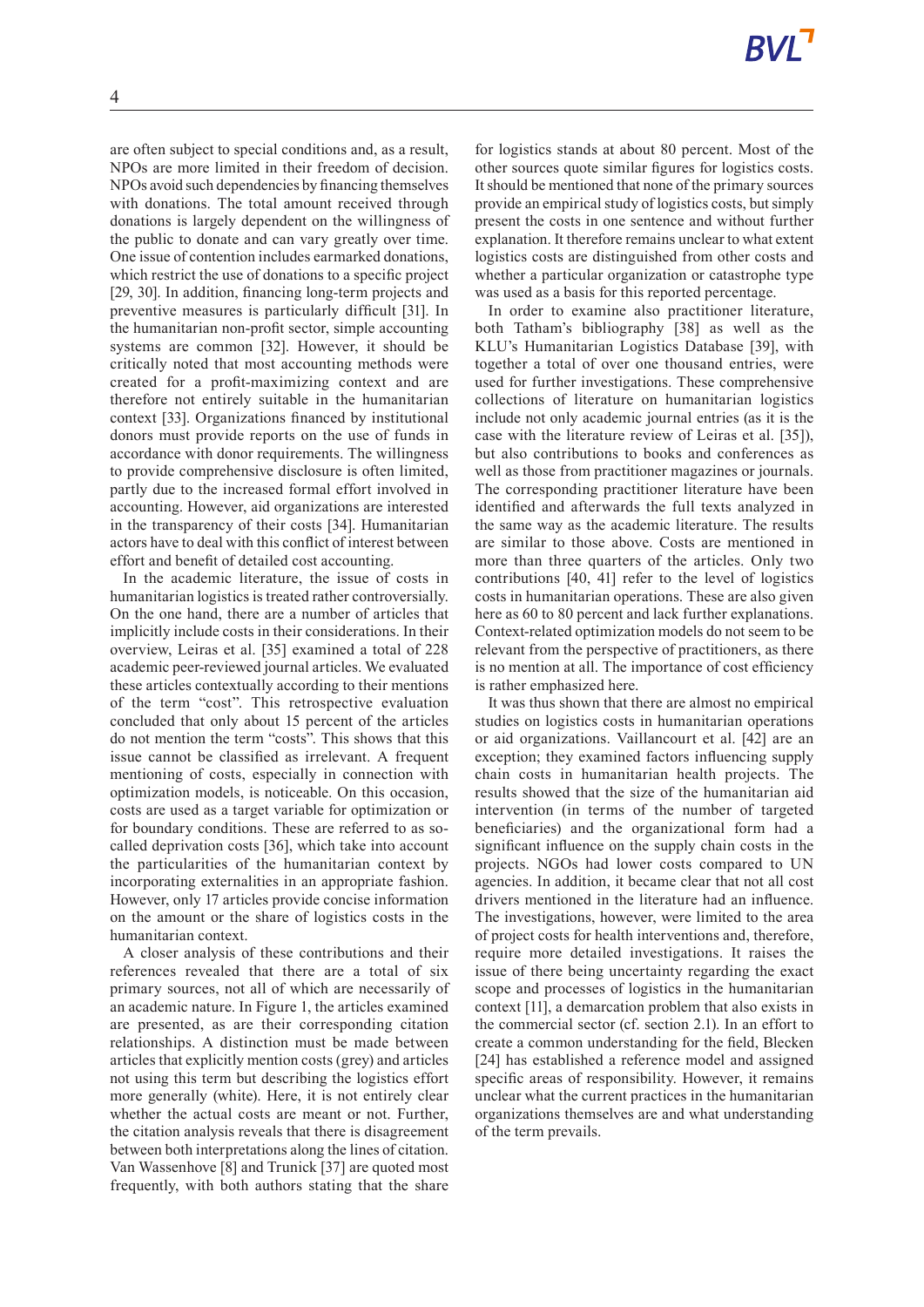#### **Primary Sources** Secondary Sources "In many NGOs, UN agencies and "Transportation is also the second largest overhead cost to other humanitarian organizations, humanitarian organizations after personnel." [45] vehicle fleets represent the second largest operating cost after staff expenses." [43] "At the heart of any humanitarian relief programme is logistics, accounting for 80 per cent of effort [...] approximately 40 per cent of disaster relief costs are typically spent on logistics [...]" "It is said that in the humanitarian model up to 40 per cent of the total  $[46]$ programme cost can be spent on "[...] these operations are approximately 80 percent logistics." logistics." $[9]$  $[47]$ "[...] approximately 80% of disaster relief effort is logistics." [48] "Fritz has said that disaster relief is 80 percent logistics." [44] "[...] logistics efforts account for 80 percent of disaster relief." "Disaster relief agencies acknowledge  $[11]$ that the effort is roughly 80% logistics, and controlling procurement "[...] it [logistics] accounts for up to 80 percent of the total and flow into the region is only one funds spent in disaster response" [20] side of that equation." [37] "[...] most estimates suggesting that this [logistics] represents at least 80% of the cost  $[\dots]$ " [49] "As such, logistics tends to be the most costly portion of any relief effort,  $[\dots]$ " [50] "Since disaster relief is about 80% "[...] about 80 percent of costs related to humanitarian aid can logistics it would follow then that the be assigned to material plus delivery costs, and are therefore only way to achieve this is through labeled "logistical costs"." [19] slick, efficient and effective logistics operations and more precisely, supply "[...] about 80 percent of costs of humanitarian activities have chain management." [8] been attributed to logistics." [16] "Since logistics accounts for 80% of relief operations [...]" [51] "Ian Heigh, a practitioner with extensive experience in humanitarian "However, as the fraction of logistics and supply chain activities operations, stated at the 2012 HART is estimated to be up to  $80\%$  of total relief efforts [...]" [52] Workshop in Humanitarian/Disaster Relief  $\left[\ldots\right]$  that HDRSCM directly influences between  $60$  and  $80$  percent "Knowing that disaster relief is approximately 80% logistics of the total spent for humanitarian  $[...]$ " [53] organizations." [10] "Some studies estimate the fraction of logistics and supply chain management at up to 80% of the total effort of these  $costs$ effort unclear operations." [54]

*Fig. 1: Logistics Cost in Academic Literature*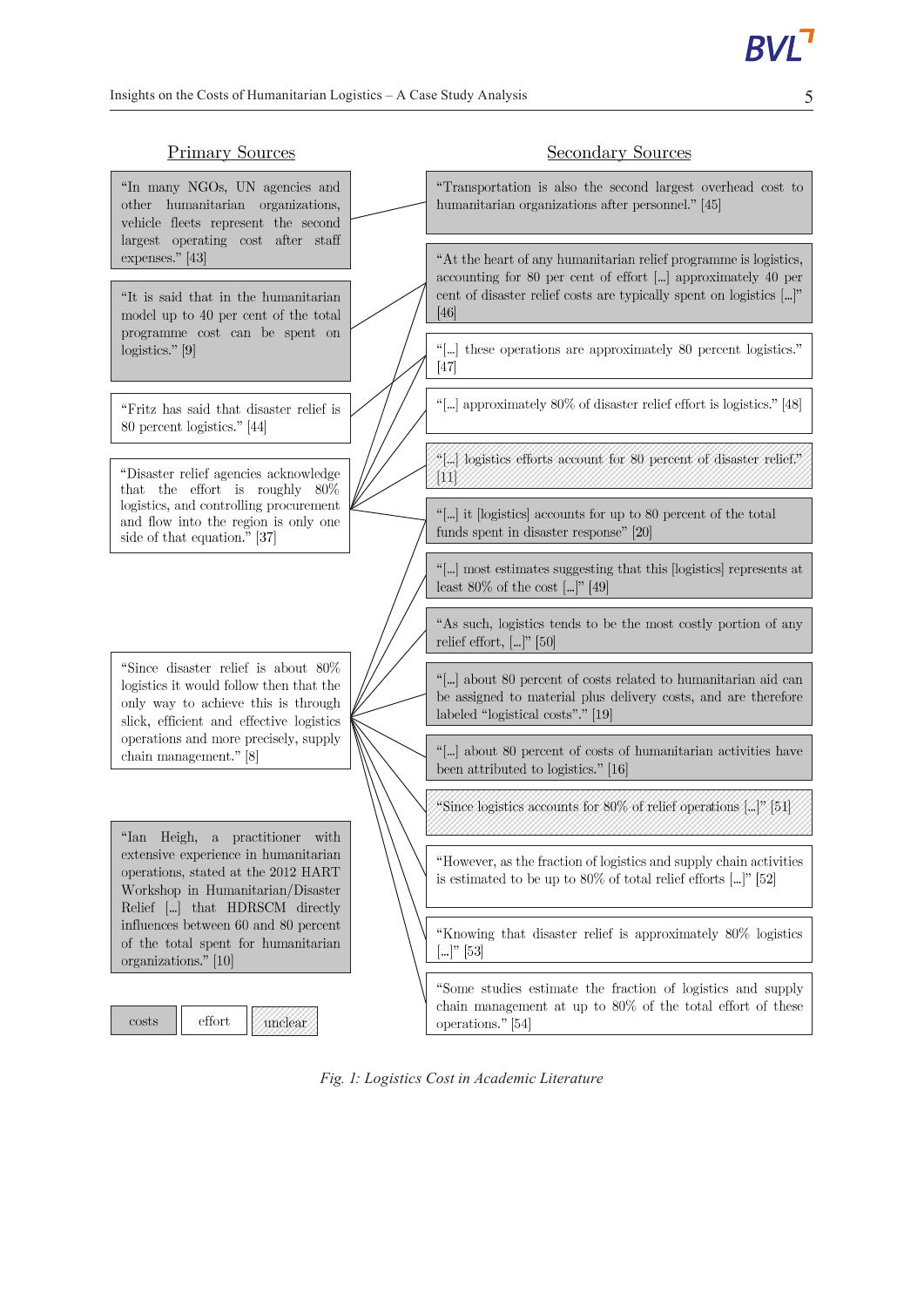# **3. METHODOLOGY**

#### **3.1. Methodological Justification**

Little scientific knowledge and no comprehensive data exists in the field of humanitarian logistics costs, as shown in section 2.3. Therefore, an open and explorative approach, such as a case study, would be appropriate to fill the research gap. According to Yin [55, p. 13], "a case study is an empirical enquiry that (1) investigates a contemporary phenomenon within its real life context, especially when (2) the boundaries between phenomenon and context are not clearly evident". It can be applied for various research purposes and is classified into the three types: exploratory, descriptive, and explanatory case studies. An exploratory case study aims at generating research questions and hypotheses for further research [56] and is therefore particularly useful in the early stage of research [57]. However, in most cases the research process includes elements from all of the three types. Statistical generalisation is not the main objective of case study research [58]. The case study methodology is increasingly applied in logistics and Supply Chain Management [59], but remains subordinate to other research methods. According to Leiras et al. [35] and Chiappetta Jabbour et al. [60], more empirical evidence is needed in humanitarian logistics. For this reason, case study research designs are particularly recommended [61]. Given the complexity of humanitarian logistics [62], the limited knowledge of costs in humanitarian logistics, and the open, explorative research questions of this study, a case study approach is considered appropriate to meet the research needs and to generate direction for further research.

A rigorous research progress is crucial, especially when carrying out case studies, as this research methodology is subject to general and case-specific criticism [59, 63]. These critiques often center around comprehensibility and traceability, among others. Therefore, Stuart et al. [64] proposed a five-stage research process model including the definition of the research question in the first step and the instrument development in the second, considering mainly the case selection process (cf. section 3.2). These steps are followed by data gathering (section 3.3) and analysis (section 3.4) and completed with the dissemination stage.

In order to avoid methodological criticism, compliance with certain quality criteria is important here. Stuart et al. [64] distinguish between external, internal, and construct validity as well as reliability. External validity refers to the generalisation of the results of case studies and is closely linked to the selection of the cases. Internal validity refers to making the correct inferences from the data and is mainly relevant for explanatory case studies [65]. Construct validity ensures appropriate measures for answering the research questions. Multiple data sources for

triangulation, the establishment of a chain of evidence for the reader to follow the research process, and draft reviews by key informants are highlighted [65]. Finally, reliability considers the repeatability of the case study and is related to the traceability of the research, including the documentation of the research process and the data sources [59]. In the following, the process of this case study will be outlined comprehensively considering these quality criteria.

#### **3.2. Case Selection**

The selection of cases is a crucial part of the case study design. One of the main distinctions is between single and multiple case studies. Multiple case studies represent a level of replication that allows researchers to reveal differences and similarities between the various units; they can be used to show contrasting results for explainable reasons [65] and enable the identification of linkages between variables for causal understanding [66]. As the main objective of this paper is to make general statements about the costs of humanitarian logistics, a multiple case study is appropriate. The identification of suitable cases is closely related to the external validity. The cases differ sufficiently, but at the same time inherent similarities enable researchers to draw conclusions about the subject under investigation. The appropriateness of the cases selected is of higher importance than their number [63].

Vega [61] emphasizes that, particularly in research on humanitarian logistics, the definition of case boundaries is of high importance in order to ensure traceability of the results. These case characteristics should include, amongst others, the disaster phase and type, as well as the geographical location. In order to allow a certain universal validity, there should be no restriction on the type of disaster within the scope of this case study. In addition, the organizations examined should have the following similarities (literal replication): The aim of this study is to examine the costs in humanitarian logistics, especially in relation to the deployment after the outbreak of a disaster, therefore only organizations active in this post-disaster phase should be examined. The activities of the organizations examined should not be limited to a few regions but should be international. However, only organizations based in Germany will be considered, as the understanding of costs is shaped by specific terminology as well as the legal framework. Other country-specific influencing factors can thus be neglected. This restriction is justified by the desired comparability of the study results. The same applies to the legal status; only NGOs should be considered. There is no UN agency in the field of humanitarian assistance which is based in Germany. However, case studies regarding humanitarian logistics are often conducted with major international organizations [61]. Within the scope of this study, small and mediumsized aid organizations should be deliberately included as well in order to achieve greater generalizability and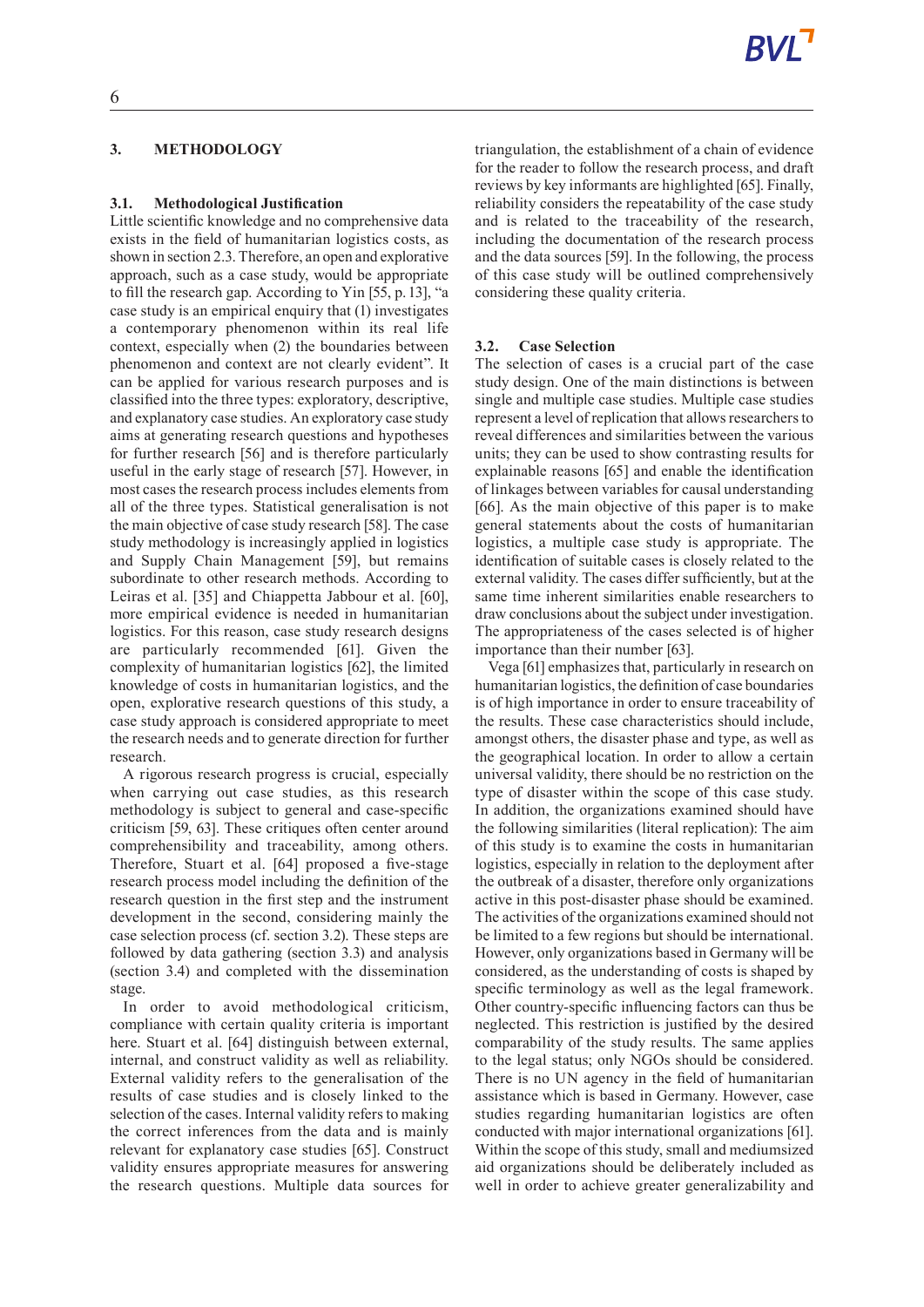to identify potential coherences. The organizations examined should further differ in their mandate and the sector in which they operate in (theoretical replication). The composition of literal and theoretical replication can be found in Table 1.

Within the database of the German Central Institute for Social Issues (DZI) [67], 76 German organizations which met the criteria stated above could be identified. Those organizations have been categorized through an analysis of publicly accessible information materials, such as the organizations' websites and annual reports, in order to ensure the theoretical replication. Thus, the theoretical replication could be ensured. It was not possible in all cases to select and contact specific interview partners within an organization. The selection of suitable experts was hence usually carried out by the aid organizations themselves. Therefore, a short description of the research project and the interview guide, reduced to the main questions, were sent as an appendix. In this way, it was ensured that the interviewee had the necessary expert knowledge to answer the research questions. Ultimately, interviews were conducted in six of these organizations.

#### **3.3. Data Gathering**

Through diverse research methods and the use of different data sources, triangulation can be ensured, which in turn enhances the validity of the research [61]. The fundamentals of this work suggest that internal data from the humanitarian organizations is of great importance when looking to analyze their costs and, therefore, a strong orientation towards the knowledge of the persons working within the organizations is necessary. Semi-structured expert interviews are an effective and flexible tool for obtaining information relevant for this investigation [68]. Following the topic of this paper, employees of humanitarian organizations can be regarded as experts who have special knowledge of logistical processes or internal cost accounting. A guideline was used to support the interviews. In this

way, the content and course of the interviews are focused on the subject areas relevant to the study and comparability of the content is ensured [69]. At the same time, however, it is essential not to restrict the course of the interview too much in order to be able to include any additional topics considered important by the expert [70]. This requirement is already anchored in the principle of openness in qualitative research.For this reason, deviations from the guidelines are not only permitted, but also necessary.

For the interviews, a guideline was designed which was used for all interviewees. The guideline content was developed according to the methodology by Helfferich [71], which is divided into the four steps of collecting, checking, sorting, and subsuming. Sorting and subsuming the questions ultimately led to a subdivision of the guideline into the following three thematic blocks: general questions about organization, understandings of terms and concepts, and questions on logistics cost accounting in the organization. In the last section of the interview, a distinction is made between two possible scenarios: The organization already carries out logistics cost accounting or has not yet implemented such a procedure in its cost accounting. Since it is not known before the interview whether and to what extent logistical costs are recorded, the third section of the guideline is divided into these two sections. The structure of the guideline and the question areas can be found in the Appendix.

All interviews were conducted by telephone or Skype. A total of ten interviews in six organizations, each lasting 20 to 50 minutes, were conducted, which are summarized in Table 2. The main interviews took place in January and February 2018. A more detailed classification of the organizations surveyed is given in section 4. In addition to the interview data, publicly accessible materials such as annual reports and homepages of the organizations were used. To clarify specific questions which arose during the process of analysis, follow-up interviews in three of those organizations took place (cf. Table 2).

*Table 1: Case Selection*

|                | Legal<br><b>Status</b> | Seat of<br>Organization | Area          | Projects<br>(Countries) | Budget<br>[Mio. $\epsilon$ ] | Funds (Share)<br>Public: Private) | Mandate       |
|----------------|------------------------|-------------------------|---------------|-------------------------|------------------------------|-----------------------------------|---------------|
| O <sub>1</sub> | NGO                    | Germany                 | International | 85(23)                  | 27.7                         | $80\% : 20\%$                     | Multi-Mandate |
| O <sub>2</sub> | NGO                    | Germany                 | International | 1212(81)                | 232.2                        | $71\% : 29\%$                     | Development   |
| O <sub>3</sub> | NGO                    | Germany                 | International | 86 (44)                 | 46.8                         | $67\% : 33\%$                     | Multi-Mandate |
| O <sub>4</sub> | NGO                    | Germany                 | International | 422(67)                 | 36.1                         | $0\% : 100\%$                     | Humanitarian  |
| O <sub>5</sub> | NGO                    | Germany                 | International | 107(46)                 | 158.1                        | $0\% : 100\%$                     | Humanitarian  |
| O <sub>6</sub> | NGO                    | Germany                 | International | 66 (36)                 | 15.4                         | $16\% : 84\%$                     | Multi-Mandate |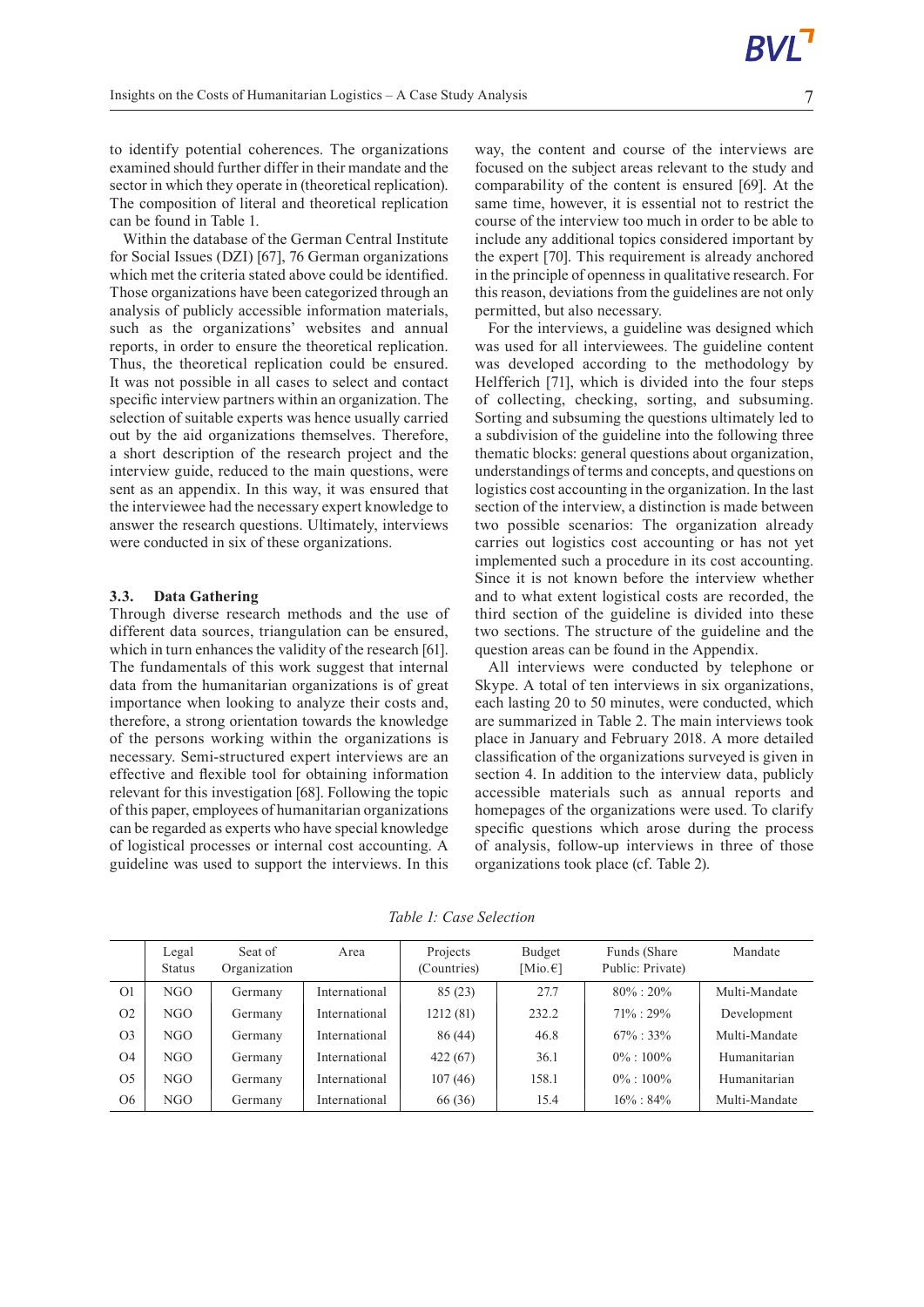|    | Field of Activity                                                   | Number of<br>Interviews | Total<br>Duration  |
|----|---------------------------------------------------------------------|-------------------------|--------------------|
| E1 | <b>Emergency Response</b><br>Coordinator                            | 2                       | $40 \text{ min}$ . |
| E2 | <b>Emergency Response</b><br>Coordinator                            | $\mathcal{L}$           | 50 min.            |
| E3 | Responsible for<br>Procurement, Logistics,<br>and Crisis Management | $\mathcal{L}$           | 55 min.            |
| E4 | Spokesman of Logistics<br>Working Group                             |                         | $25 \text{ min}$ . |

E5 | Logistics Coordinator | 1 50 min.

2 35 min.

*Table 2: Overview of Expert Interviewed*

To triangulate the results of the interviews, annual reports of all organizations identified via the database of the DZI (cf. section 3.2) were consulted. Those 76 reports were examined content-related according to the mention of logistics in general and in particular of logistics costs. In order to soften the restriction to German organizations and to enable an international comparison, at least to some extent, annual reports of organizations from other countries were additionally examined, including Austria, the United Kingdom, and the United States of America. For Austria, those organizations were selected which cooperate with the Austrian Development Agency and are listed on its website [72]. The founding members of the Consortium of British Humanitarian Agencies were elected for the United Kingdom [73] and the database of DevelopmentAid was consulted for the identification of USaid organizations [74]. Thus, a total of 115 annual reports were evaluated.

#### **3.4. Data Analysis**

E6 Deputy Head of

Warehouse & Logistics

A content analysis was carried out based on the qualitative data collected via interviews and additional material available on the organizations' websites. From a scientific point of view, a variety of qualitative procedures are available for the analysis of the material. Expert interviews and content analyses, as qualitative methods, are subject to general criticism when compared to quantitative research. This criticism is particularly directed towards the validity and reliability of the results obtained [55]. In the interest of qualitative research, strict adherence to quality standards should therefore be sought in order to ensure general recognition of the research results. One such systematic, rule-based procedure for the interpretation of qualitative data is the qualitative content analysis according to Mayring [75], which will be used in the following. Despite the systematic approach of the analysis and working with predefined rules, Mayring emphasizes that content analysis is not always a standard instrument with the same structure.

Instead, it must be adapted to the individual research situation with regard to the object of investigation and the research material.

The analysis technique used in this paper for data evaluation is based on the structuring of content, which seeks to extract and summarize information on specific topics and content areas from the available interview data. However, the method will not be adopted unaltered, but will be supplemented and adjusted in its approach, especially with regard to category formation. In the present work, the categories were first deductively elaborated on the basis of conceptual and theory-based preliminary considerations and applied to the material. In addition to the deductive approach, it is also possible to develop the categories inductively from the existing material. These two types of category formation are not to be understood as mutually exclusive. Such a combined approach is particularly useful for the present work, as it is not possible to foresee all content aspects due to the characteristics of expert interviews and the associated open approach to data collection.

Internal validity ensures the significance of the causal mechanisms under study. Therefore, data analysis was conducted separately by the authors and checked for plausibility with the relevant literature [55]. All steps of coding and paraphrasing were documented to guarantee repeatability and ensure reliability [65] using the software MAXQDA (version 2018).

#### **4. RESULTS AND DISCUSSION**

### **4.1. Main Focus of Activities and Organizational Structure**

Regarding the six organizations interviewed, all are engaged in disaster relief, but in different forms. O1 is a small German aid organization, mainly financed by project-related public funds. The focus is on various sectors, including water, sanitation and hygiene, shelter, education, as well as health. Although the projects are triggered by acute disasters, the measures usually start in the rehabilitation and reconstruction phase. O1 works together with project partners, but also has its own local staff and operates country offices. O2 is a religion-based organization and one of the largest humanitarian actors in Germany. Their focus is clearly on development cooperation. However, O2 is also committed to the interests of the affected population after disasters. The organization exclusively works together with local project partners and none of their own staff is sent to projects nor do country offices exist. O3 is part of a worldwide network of national societies and is also deeply rooted in disaster relief in Germany itself. The aid provided ranges from acute emergency and disaster aid to development cooperation. The areas of focus include prevention and mitigation as well as food security and health.O3works almost exclusively on the basis of requests from national sister organizations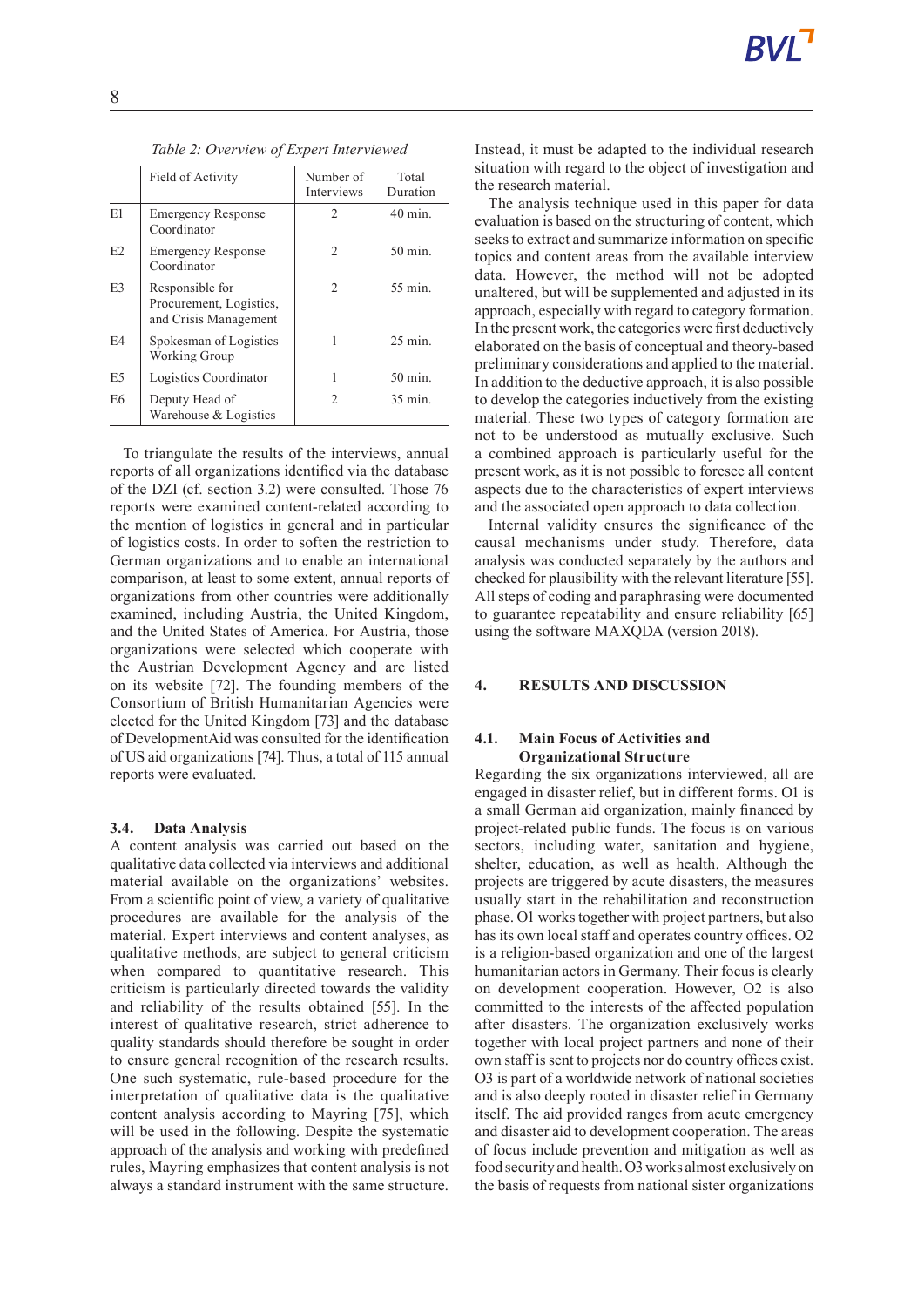and cooperates accordingly. O4 is a German network organization in which various aid organizations (such as O1) join together in order to take joint actions in the event of disasters. A clear emphasis is on acute disaster relief and the corresponding support of the member organizations, mainly in the area of fundraising, but also in project management and cooperation as well as logistics. O5 is a humanitarian organization in the health sector. As part of an international network, projects are carried out to provide medical support in the event of a disaster. Projects on site are carried out by O5, also with their own personnel. Organization O6 also focuses its work in health, but is also active in other sectors such as WASH. The smallest of the six organizations is headquarted in Germany with three international offices. It is particularly characterized by its rapid deployment in emergency and disaster relief but also runs longer-term projects.

*Table 3: Interviewed Humanitarian Organizations*

|                | Form of<br>Procurement | Warehouses/<br>Logistics<br>Services | Internal<br>Relevance of<br>Logistics (Costs) |
|----------------|------------------------|--------------------------------------|-----------------------------------------------|
| O <sub>1</sub> | Local                  | N <sub>0</sub>                       | Low                                           |
| O <sub>2</sub> | Local                  | N <sub>0</sub>                       | Low                                           |
| O <sub>3</sub> | Local/Int.             | Yes                                  | Middle-High                                   |
| O <sub>4</sub> | Local/Int.             | Yes                                  | High                                          |
| O <sub>5</sub> | Local/Int.             | Yes                                  | High                                          |
| O <sub>6</sub> | Local/Int.             | Yes                                  | High                                          |

All the organizations surveyed are internationally active to varying degrees, with none of them limiting their activities to specific regions. Due to the size of the organizations and the associated budgets, the number of countries differs (cf. Table 1). With a budget of more than  $\epsilon$  232 million, O2 is the largest organization, followed by O5 with an annual budget of around € 158 million. The organizations O1, O3, and O4 have a budget of between  $\epsilon$  25 and  $\epsilon$  50 million each. The remaining organization, O6, is the smallest with an annual budget of  $\epsilon$  15 million. With regard to the sources of funding, the picture is quite differentiated. O1, O2, and O3 largely draw their funds from public grants (between 80 percent and 67 percent). The main donors of public funds are the Federal Foreign Office, the Federal Ministry for Economic Cooperation and Development, and the Directorate-General for European Civil Protection and Humanitarian Aid Operations. O4 and O5, in contrast, are entirely borne by private donors. O6 is financed only to a small extent from public funds.

The extent of cooperation with local partners affects, among other things, the logistical activities in the organizations. The procurement strategy, in particular, is one remarkable aspect here. O1 and O2 exclusively procure goods and relief supplies on local markets. This is accompanied by the fact that they do not maintain

any warehouses and (almost) no aid transports from Germany are carried out. In contrast to exclusively local procurement, a supply of aid provided entirely by international aid deliveries is conceivable. Based on the interviews, none of the organizations surveyed can be assigned to purely international supply. Instead, there is often a combination of international and local procurement. This is the case within the organizations O3 to O6 and is closely linked to the goal of strengthening local structures. In O3, for example, it is estimated that 80 percent of procurement takes place locally. O5 mainly requires medical supplies during disaster relief operations. For reasons of quality assurance, these usually cannot be procured locally, but must be transported from international stockpiles to the area of need. Consequently, only a small number of goods are procured on regional markets. All four organizations (O3 to O6) operate their own warehouses in Germany or Europe and offer some kind of logistics services. However, none of the organizations have any significant transport capabilities of their own; they cooperate with logistics companies or other organizations. However, in the first two organizations (O1 and O2), logistics was attributed a rather subordinate role, while in the latter three (O4 to O6) the internal importance of logistics is high (cf. Table 3).

### **4.2. Accounting and Extent of Humanitarian Logistics Costs**

Finding detailed information on the methodology for recording costs within humanitarian organization is not straightforward. Commonly, only the organizations' annual reports provide a rough indication of costs and their level. This often does not include corresponding information on logistics costs. Among the organizations surveyed, one of the six annual reports contains corresponding statements on the level of logistics costs. In two of the six reports  $(01, 02)$ , the word "logistics" is not mentioned at any point. The experts were asked to describe the implementation of cost accounting within their organizations. The information obtained does not provide a uniform picture; instead, considerable deviations can be observed in the implementation, especially with regard to logistics costs. One of the explanations for this inconsistency can be found in the context of the funding requirements set by the donors. In addition, O2 and O3 add that only evaluations of individual projects take place, but no evaluations of a complete annual budget. The level of detail in cost accounting is also often limited. The experts of O5 and O6 highlight the limited accuracy of the cost accounting. O3 emphasizes that the project costs are only roughly analyzed, too. In that organization, no internal cost accounting was carried out at the time of the survey, so that the overhead costs currently cannot be broken down according to their sources. Of the organizations surveyed, O4 to O6 carry out the most detailed cost accounting. In O4, costs are recorded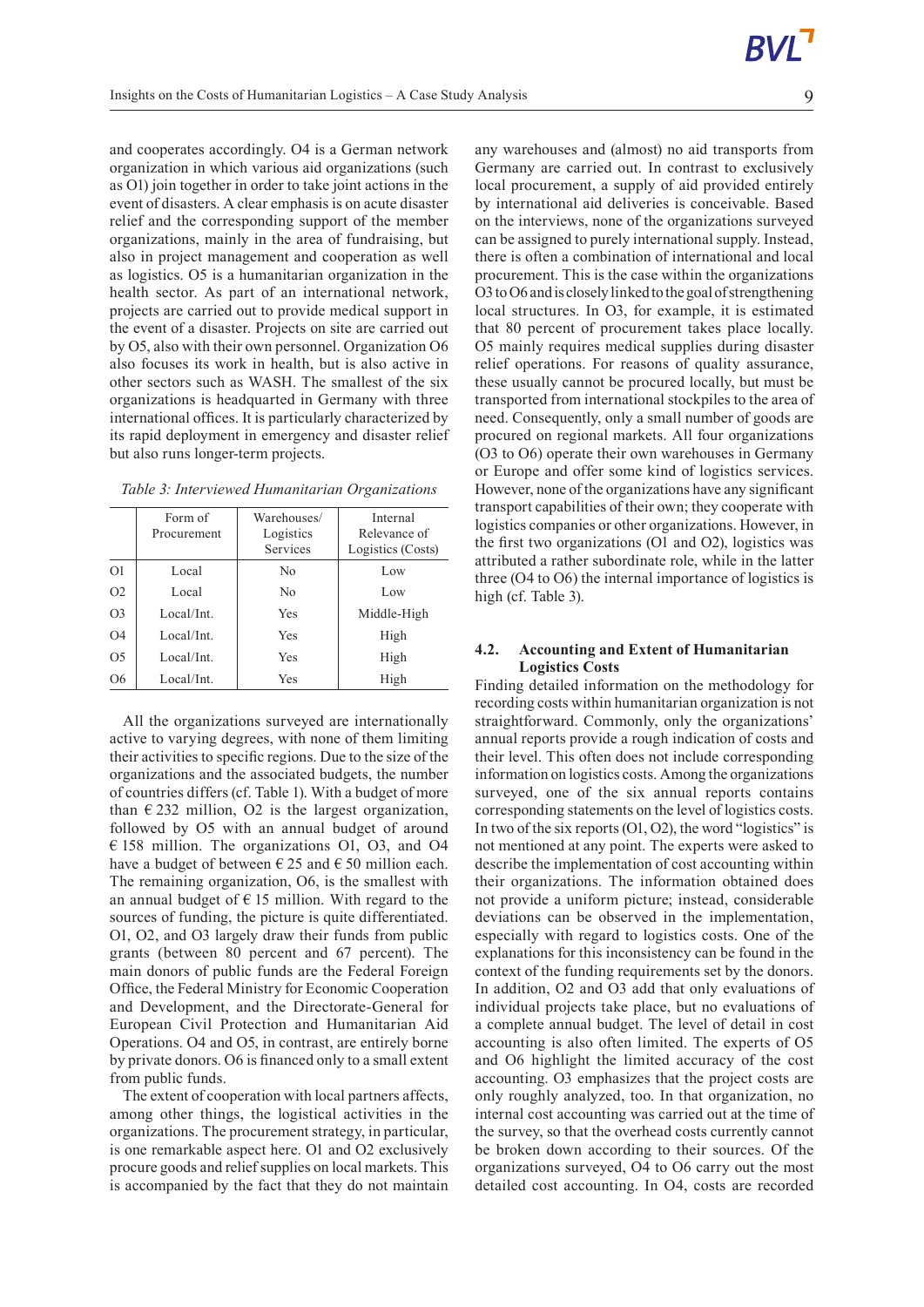using an invoicing program by accountants; one employee is explicitly responsible for cost controlling. The implemented cost accounting system also provides more detailed information for O5. When a transaction is completed, the data, including the intended use of the goods, is entered into the system. Although no cost accounting is carried out specifically for logistics, the existing procedure enables logistics costs to be allocated when an appropriate evaluation is carried out. However, there are limits to the procedure for allocating costs. The breakdown of storage costs, for example, is only carried out using rough distribution keys based on the budget of the associated projects. Transportation costs by service agents are also entered into the system in a separate invoice but not allocated to the project for each purchase. While O4 to O6 try to calculate their logistics costs as best as possible, the logistics costs in O1 and O2 are not displayed separately; O3 does record logistics costs, but very inconsistently.

None ofthe expertswere able tomake a generally valid statement about the precise amount of logistics costs incurred during humanitarian operations. However, the experts agreed that the extent of logistics costs depends on the specific situation of the relief measures and must therefore be considered separately for each individual case. O3 also states that the amount of logistics costs depends on the phase of the operation. Even within a certain phase, no generally valid statements can be made, asthe logistics costs per country can vary greatly due to the different framework conditions, such as import regulations or infrastructure. Even if the experts cannot make any statements about the specific extent of logistics costs, general assumptions could be given. O1 notes that local procurement of goods results in only low transport and storage costs and that logistics costs are therefore very low. In O1, the amount of storage and transport costs for local procurement is estimated by the expert to be around five to eight percent of the cost of goods. This low level of logistics costs is also stated by O2, which provides its assistance via local partner network structures. International procurement processes, on the other hand, such as those conducted by O3, O4, and O5, involve the highest logistics costs. In contrast, there is the statement of the expert from O6, who describes the last mile as particularly costintensive. The international transport and the costs for their own warehouse in Germany are rather low. O5 summarizes that disaster operations generally cause the most costs. He also stresses the high cost of international transport, especially for air freight. It is obvious that, in this context, emergency aid air freight is a crucial cost driver. O3 says that when considering logistics costs, a distinction must be made between normal humanitarian goods and emergency response units. According to the expert of O3, the air transport costs per flight for a charter flight can be in a low sixdigit range ( $\in$  100,000 – 200,000). However, these costs are subject to several influencing factors and cannot be generally assumed for all charter flights. Depending

on the existing infrastructure in the crisis region, for example, a suitable aircraft must be selected, which can easily double the costs. Goods shipped in the first few days or within the first week are usually air freight and therefore incur higher costs. The expert of O6 notes that if a standard scheduled flight can be used, the cost of excess baggage is kept within reasonable limits. With a well-established supply chain, as is often the case during the rehabilitation phase or in longerterm development aid, the availability of sea freight increases, resulting in significantly lower logistics costs. It becomes clear why the experts, as described at the beginning, cannot make a general statement on the level of logistics costs. It should be further mentioned that also under the condition of local procurement the total costs (despite lower logistics costs) can be higher than those of international procurement. An exact cost delimitation is not possible here. However, there are other arguments for local procurement, such as the support of regional structures.

Regarding the key numbers mentioned in the scientific literature, which attribute a cost share of up to 80 percent of the total costs of an aid mission to logistics, no direct derivations can be made. The expert of O4 argues that the information from the literature is misinterpreted. The expert assumes that the costs for goods are also included in the 80 percent logistics costs. The expert of O3 does not see the problem as an erroneous order of magnitude, but rather in the fact that the costs mentioned do not exclusively include the purely logistics costs in the conventional sense. The expert considers a distribution of 80 percent of the total costs for relief goods and the remaining 20 percent for structural strengthening, soft skills, and administration to be realistic for emergency relief. O4 also sees a problem in a possible misinterpretation of the data mentioned in the scientific literature. He takes the view that the 80 percent share of logistics costs should be questioned in terms of correct cost allocation. In addition, he considers the percentage mentioned to be too high if the costs of goods are not included. Within their annual reports, O5 presents some of their projects in more detail, including the cost structure. Considering the five latest reports of  $O5$ , the share of logistics (often including the costs of water and sanitation) ranges between 1 percent (Dushanbe, Tadzhikistan, 2013) and 76 percent (Guiuan, Philippines, 2013), with an average of 24 percent of the total project costs. The costs of logistics here exceeded 50 percent in only one out of five projects. This clearly shows that, even within a humanitarian organization, the share of logistics costs can differ considerably and is only extremely high in particular situations.

Considering the annual reports of the other German organizations it became apparent that logistics costs, at least in public communication, play practically no role. Only one other annual report mentions logistics costs. Actually, logistics in general is not at all referred to in about two thirds of the German annual reports.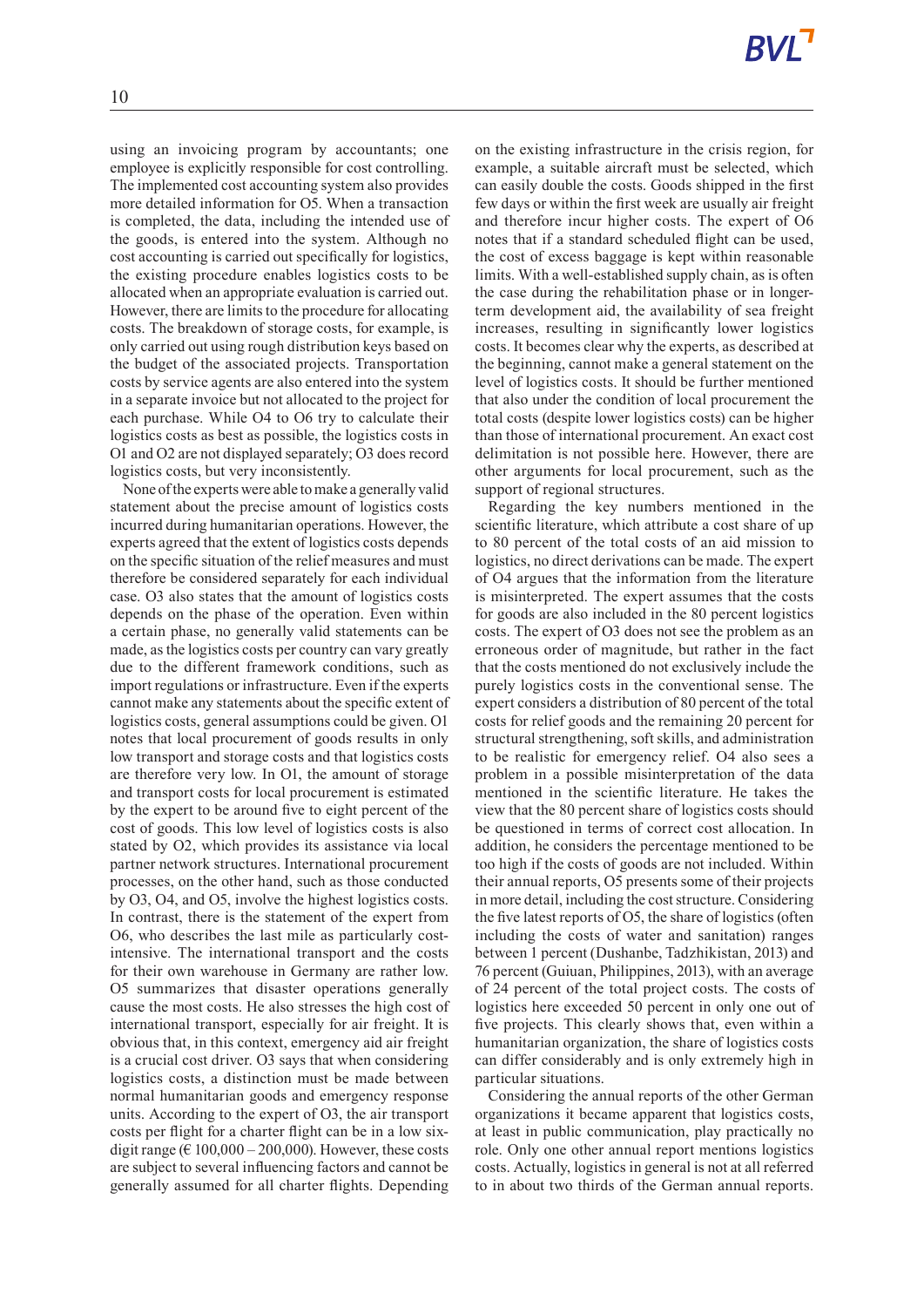However, in 26 of the reports logistics is mentioned. In half of these cases, a person or department responsible for logistics was appointed. Thematically, logistics was named twelve times. It became apparent that logistics plays a smaller role in organizations with a higher focus on development cooperation and with lower revenue. A similar situation can be observed in the annual reports of the other countries. In the Austrian and US reports, very little reference ismade to any logistical issues. Only 10 and 20 percent of the reports, respectively, refer to logistics-related content. The British reports are rather different, with logistics being mentioned in more than half of them. Several times a position is taken within the reports concerning the end of modern slavery, which also concerns logistical questions. One report mentions logistics in connection with the environmental strategy of the related organization. However, in those reports there was no specific reference to logistics costs at all. Thus, it can be concluded that, in the context of public relations work of humanitarian NGOs, logistics in general have a rather low significance and logistics costs in particular have almost none.

# **4.3. Motives and Obstacles for Logistics Cost Accounting**

One aim of this work was to identify possible potentials and hurdles of separate accounting for logistics costs in humanitarian organizations. Therefore, the experts were asked what goals and motives they are pursuing with the implementation of logistics cost accounting. They were further asked to name and justify obstacles and problems in this context. Since not all organizations carried out logistics cost accounting, the experts should express hypothetical concerns. An overview of the results can be found in Table 4. Looking at the motives for recording and evaluating logistics costs separately, a clear distinction can be made between external and internal reasons. The experts see a high benefit related toa more detailed cost accounting system through the resulting transparency for the donors and the public (accountability). O4 describes cost transparency as an (legal) obligation which humanitarian organizations must fulfill. However, this transparency was also perceived in part as compulsive and burdensome. Internal motives can be seen in the avoidance of wastage. The optimization of logistical processes, as expressed in the opinions of the experts from O3 to O6, represents an important potential of a detailed cost accounting. O3 adds that its organization already seeks to improve individual processes by providing rough costs statistics. Closely related is the potential in increasing awareness of the costs involved in logistics, highlighted by the expert of O4. This awareness should contribute to a responsible handling of donations. Cost information from past operations can further help to better assess offers for logistics services (O6). O5 emphasizes the need to ensure traceability of what money has been spent on and points out that, in

this way, an internal overview of the organization's expenditure can be maintained.

Obstacles associated with logistics cost accounting can be divided into two areas. On the one hand, general benefits in the assessment of logistics costs are denied or considered to be too low. On the other hand, problems concerning an implementation and/ or the actual execution of logistics cost accounting are stated. For O1 and O2, the logistics costs are too small and, hence, a more detailed recording and evaluation cannot be regarded as expedient. O1 states that the logistics costs can be neglected in relation to the project and personnel costs. The answers of the interviewees make clear that logistics cost accounting is not meaningful in every humanitarian organization. Especially for those organizations that do not carry out international transports and where procurement is limited to local markets, low added value is offset by increased administrative effort in recording and breaking down costs. In addition, the benefit of a logistics cost accounting is limited by the variable conditions of humanitarian operations, leading to an insufficient comparability. Since the processes cannot be repeated or standardized, O3 considers selecting appropriate key performance indicators for logistics as very difficult. He criticizes the lack of comparability between the different scenarios and states that the logistics costs are to be evaluated differently for each humanitarian deployment. Due to individual conceptions of logistics and different approaches to the provision of aid, humanitarian organizations and their logistics costs are not comparable. In the context of the actual implementation, the problem of different accounting methods was frequently mentioned. O3 addresses this issue several times. O5 agrees and criticizes the inconsistent allocation of costs within different countries of operation, even within one humanitarian organization. In addition to the difficulties of an internal, cross-project breakdown of costs, O3 considers the calculation of costsfor crossorganizational assistance measures to be particularly problematic. This statement is also supported by O6, with shared resources being mentioned as an example. Furthermore, O5 criticizes the lack of suitable software on the market. The interfaces between the systems of various organizations and partners pose a further problem. He also identified the lack of internet access in disaster areas as an obstacle, particularly when using current online-based IT systems. In addition to the above-mentioned obstacles, for which it was assumed that all parties involved would be prepared to provide a more detailed breakdown of costs, it should be noted that this assumption cannot always be taken for granted. According to O3, suppliers do not necessarily provide a breakdown of their costs. Since most procurement activities are made locally, the breakdown of costs is made more difficult. In addition, socio-cultural aspects represent a further hurdle in the recording of logistics costs. O5 classifies the different languages in which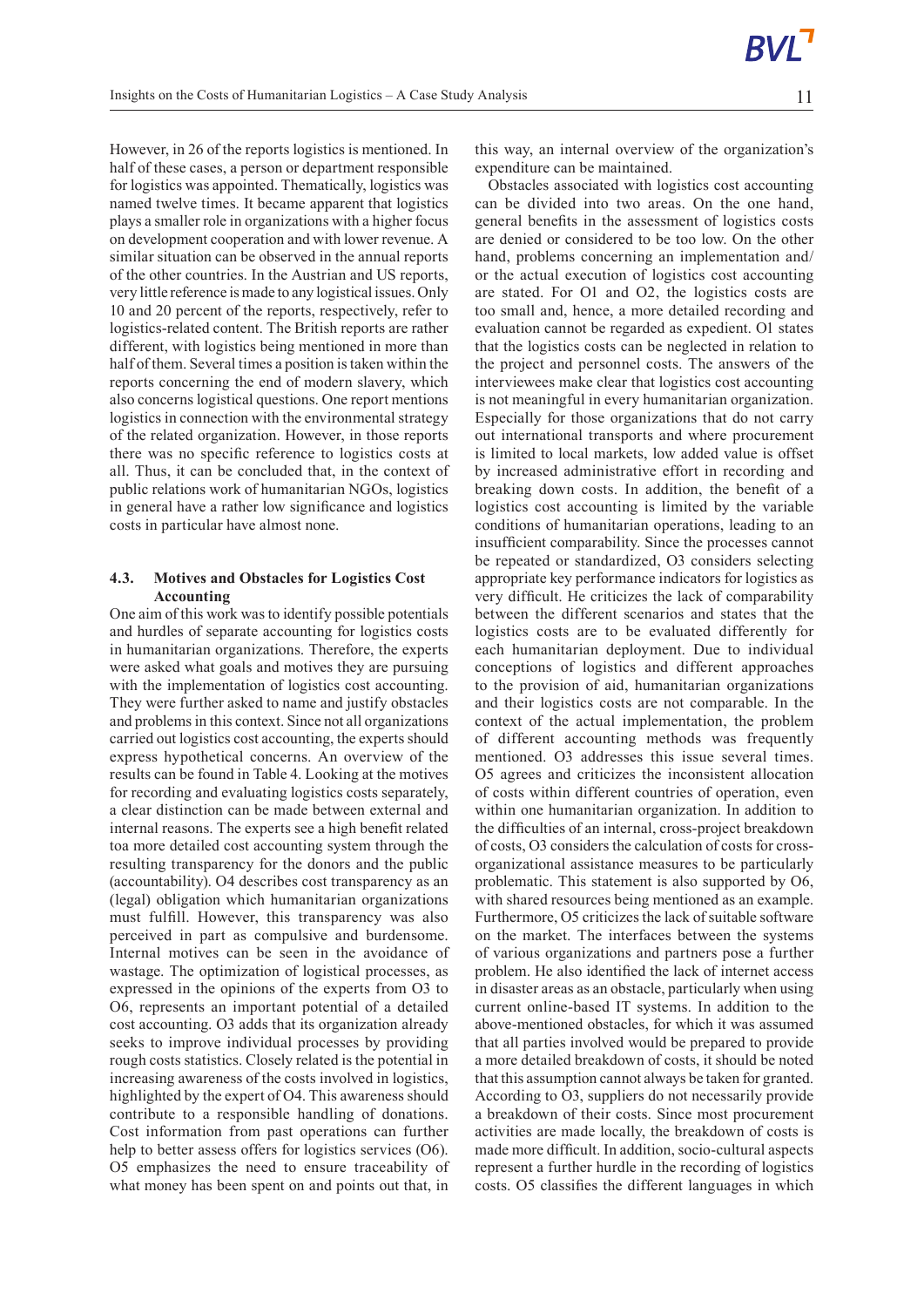the invoices of the service providers are written as an obstacle. O3 adds that thinking in terms of cost can be very different around the world. Thus, a comparable breakdown of costs often cannot be expected for services purchased abroad.

Summarizing, it can be stated that different potentials for logistics cost accounting in humanitarian organizations could be identified within the scope of this study. However, particularly those organizations for which logistics play a rather subordinate role show a correspondingly low motivation for logistics cost accounting or emphasize the limited appropriateness and the increasing administrative effort. Furthermore, the external accounting requirements are highlighted by organizations depending on public funds, as the degree of cost transparency is directly dependent on the donors' specifications. Internal motives are mainly concerned with the possibility to improve logistical processes. Those organizations that show intrinsic motivation refer mainly to the possible challenges in implementing logistics cost accounting.

### **4.4. Discussion**

So far, this study has demonstrated that the significance and thus the level of logistics costs for humanitarian organizations can vary considerably. This fact is often not mentioned in the literature. Instead, significant logistics costs are implicitly assumed as the starting point for further investigations. A multitude of different strategic approaches exist, which naturally leads to different forms of logistical activities being implemented. In the following, pertinent factors will be discussed which have an influence on the relevance of logistics and on the level of related costs. As a result, the humanitarian organizations can be classified according to their characteristics.

There were no relationships between the budget of an organization and the amount of logistics costs. As a small organization, the proportion of logistics costs in O1 is just as low as in O2, the organization with the highest budget and the highest number of projects. In contrast, O4 has a similar budget, but a significantly higher weighting of the internal logistics significance. The origin of funds proves to be a much stronger influencing factor. Those organizations with a high share of public funds (O1, O2, and O3) clearly refer to the challenges posed by the requirements on the obligation to provide evidence. These seem to have an influence on the way the accounts are kept and thus also on the delimitation of costs. However, they have no real influence on the level of logistics costs (e.g. O1 and O3).

Two main influencing factors on the costs of humanitarian logistics could be identified. First, the type of activity was expected to have a significant impact on the level of logistics costs. Here it can be assumed that an activity in the field of development cooperation results in a considerably lower focus on logistics tasks, which can be confirmed by the survey results. However, the picture among disaster relief organizations is still very inconsistent. Here it is worth taking a detailed look at the activities or the actual phase of humanitarian aid. The more an organization focuses on the acute phase immediately after a disaster, the more significant the logistics activities and the corresponding costs are. Air transports, which are mainly used in the initial phase, are mainly described as causing the highest costs. This also explains why O1, seeing itself as active in between emergency aid and development cooperation, tends to have relatively low logistics costs. Projects of this organization are triggered by an (acute) disaster, but tend to start in the rehabilitation phase. The markedly different costs of

|                  |                |                                                   | O <sub>1</sub> | O <sub>2</sub> | O <sub>3</sub> | O <sub>4</sub> | O <sub>5</sub> | O <sub>6</sub> |
|------------------|----------------|---------------------------------------------------|----------------|----------------|----------------|----------------|----------------|----------------|
| Motives          | External       | Accountability                                    | $\mathbf x$    |                |                | x              | $\mathbf x$    | $\mathbf x$    |
|                  |                | Legal obligations                                 |                |                | X              | X              | ٠              |                |
|                  | Internal       | Optimisation of processes                         |                |                | $\mathbf x$    | $\mathbf{X}$   | $\mathbf{X}$   | $\mathbf x$    |
|                  |                | Avoidance of wastage                              |                |                |                | X              | $\mathbf x$    | X              |
|                  | Value          | Logistics costs are too low                       | $\mathbf x$    | $\mathbf{X}$   |                |                |                |                |
|                  |                | Administrative effort                             | $\mathbf{X}$   |                |                |                |                |                |
|                  |                | Insufficient comparability (terms, discontinuity) |                | $\mathbf{X}$   | $\mathbf{x}$   | X              | ٠              |                |
|                  | Implementation | Different statements of account                   |                | X              | X              | $\mathbf{X}$   | ٠              | $\mathbf x$    |
| <b>Obstacles</b> |                | IT difficulties (software, interfaces, internet)  |                |                | $\mathbf{x}$   | $\mathbf{X}$   | $\mathbf x$    |                |
|                  |                | No cost breakdown of suppliers/service providers  |                |                | $\mathbf x$    | ۰              | X              |                |
|                  |                | Comprehension difficulties (lang., cost-thinking) |                |                |                |                | $\mathbf x$    | ٠              |
|                  |                | Lack of specialists                               |                |                |                |                | X              |                |

*Table 4: Motives and Obstacles for Humanitarian Logistics Cost Accounting*

(x... mentioned, **X**... mentioned with strong emphasis)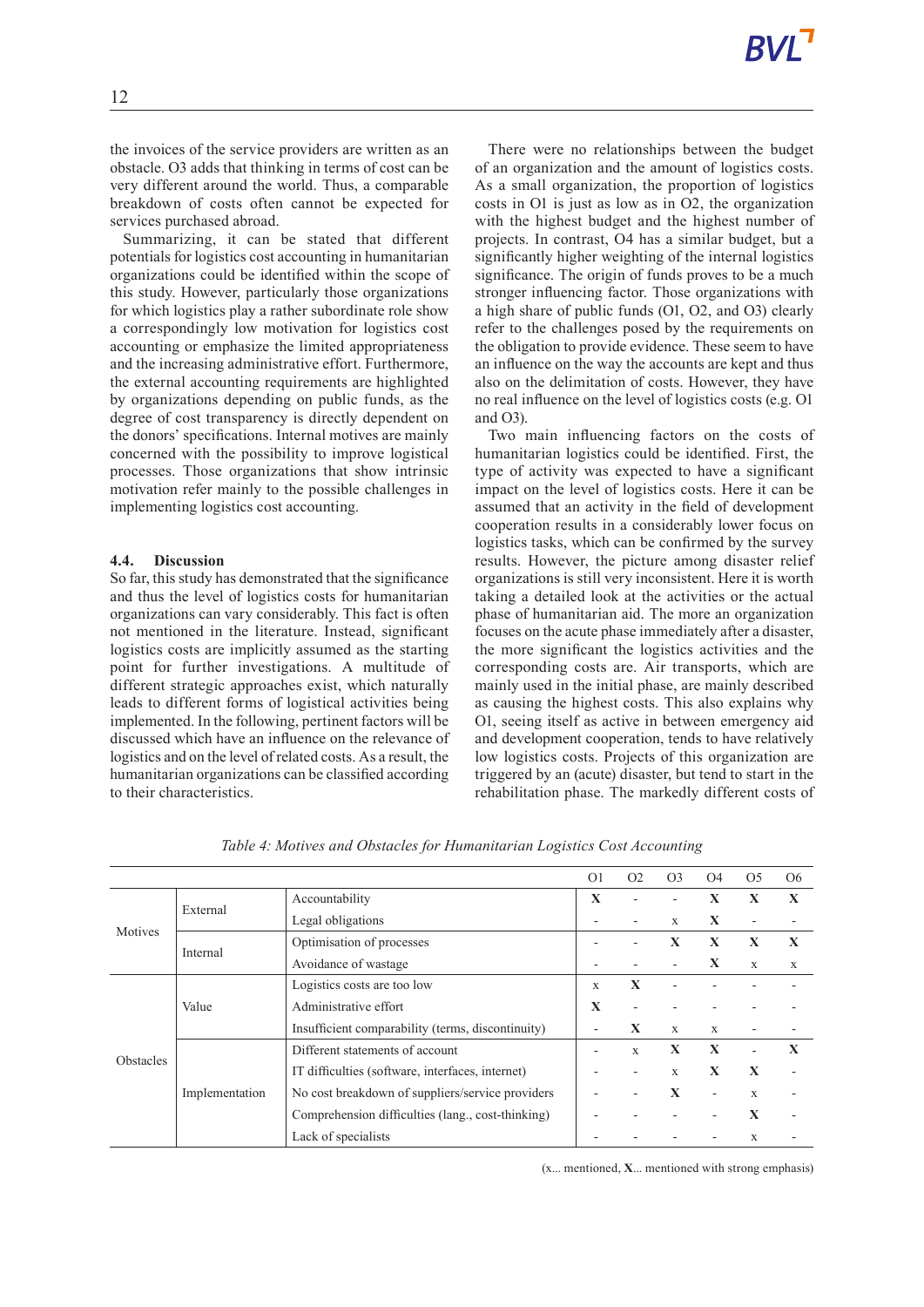interventions by O3 could also be explained by the fact that this organization is active in all phases, from acute emergency relief to development cooperation. The second major influencing factor can be described as degree of project autonomy. One could also call this the degree of centralization, but this term could lead to some confusion.In logistics, the share of costs decreases with a certain degree of centralization, as economies of scale begin to emerge. However, the opposite is evident here. Different partial determinants have an influence. On the one hand, this is to be understood as the extent to which projects work independently on site. The range here reaches from almost complete project autonomy, as is the case in O2, to projects that are strongly controlled by the organization. However, sending their own employees to the projects on site, as is the case for O1, does not seem to have a significant influence on the logistics costs. Rather, the work in the projects on site is of relevance. The procurement structures play an important role: local procurement results in lower logistics costs compared to global procurement strategies. Also, the existence of selfmaintained logistics structures, such as warehouses or the execution of logistics services in the homeland of the relief organization, are to be included here. Both have a clear influence on the internal significance of logistics. All in all, it can be demonstrated that, with increasing degree of project autonomy, the importance of logistics and thus the corresponding costs decrease. Considering these two influencing factors, the organizations can be described as follows: O2 is mainly active in the field of development cooperation, only occasionally implementing projects in disaster situations, with a long-term focus. The organization also shows a very strong autonomy of their projects. O1 projects are also implemented quite autonomously, although to a lesser extent than O2 projects. In addition, the focus of O1 is on post-disaster interventions, although mainly in reconstruction and rehabilitation phases. O3, O5, and O6 are active throughout all disaster phases. However, the autonomy of O3's projects is greater due to the cooperation with the local sister organization. As a network organization, O4 is mostly active in the acute disaster phase.

Other factors could be identified that seem to have an impact on the level of logistics costs. It became clear that there is no uniform understanding of the definition of logistics activities.Similarities to the developmental stages of logistics in a commercial context can be seen. The broader the concept of logistics, the more costs it covers and the higher they are, as it can be stated for O5, which has a wider-ranging understanding of logistics compared to other organizations. This fact makes the comparison of the cost structure of different actors considerably more difficult. Moreover, the fields of activity probably influence the resulting cost structure. These organization-dependent factors again can exhibit cross connections to other factors described above. An aid organization that is active in the medical

sector is more dependent on external supplies, which in turn results in less project autonomy. In the context of this investigation, however, no clear delimitation is possible due to the number of cases investigated. Finally, the extent of a disaster and the location itself also have a significant influence on the level of logistics costs, which was highlighted by the experts. This has the same effect on any humanitarian organization and is therefore independent from the actor.

Based on these findings, recommendations for action can be made which help to introduce or implement logistics cost accounting in humanitarian organizations. The first step is to determine the reasons and motives for such a cost breakdown. On the one hand, there may be external reasons, e.g. on the part of donors or cooperation partners. On the other hand, there are internal reasons, such as the improvement of their own processes, lessons learned from past operations, or the general desire to avoid wastage, which argue for a detailed cost accounting. These preliminary considerations are particularly important for the following steps, asthey have a decisive influence on the corresponding actions. However, only if the considerations lead to a logistics cost accounting being considered relevant do the following steps need to be taken. The second step should be to define the relevant terms. A precise definition of which activities (perhaps across organizational boundaries) are assigned to logistics and which are not is important for the actual implementation. The following third step relates to the specific requirements of logistics cost accounting. There are strong links to the two previous steps. The reasons that spoke for an introduction also define basic requirements.For example, external requirements may have to be met. The desire for process improvement in turn requires a relatively precise cost breakdown. Here it is also important in which phase of disaster relief the organization is active and which special requirements exist on the part of the area of activity (e.g. special storage requirements). The link to the definition of logistics terms is also important. On this occasion, requirements for the cooperation partners or service providers may become evident. The fourth and final step is the consideration of the actual implementation of logistics cost accounting. A complete explanation of the implementation process is not the subject of this work, and relevant literature from the commercial context can be referred to here [13]. But according to the findings from the interviews, the following points should be considered in the humanitarian context. Especially with regard to cooperation with project partners and the many actors involved in the logistic activities, their involvement is important. Comparisons with other aid organizations, benchmarking if necessary, are appropriate at this point, also in order to promote possible joint developments. In particular, the allocation of costs should be considered. Due to language barriers and a different understanding of costs and, in view of the lack of qualified personnel, training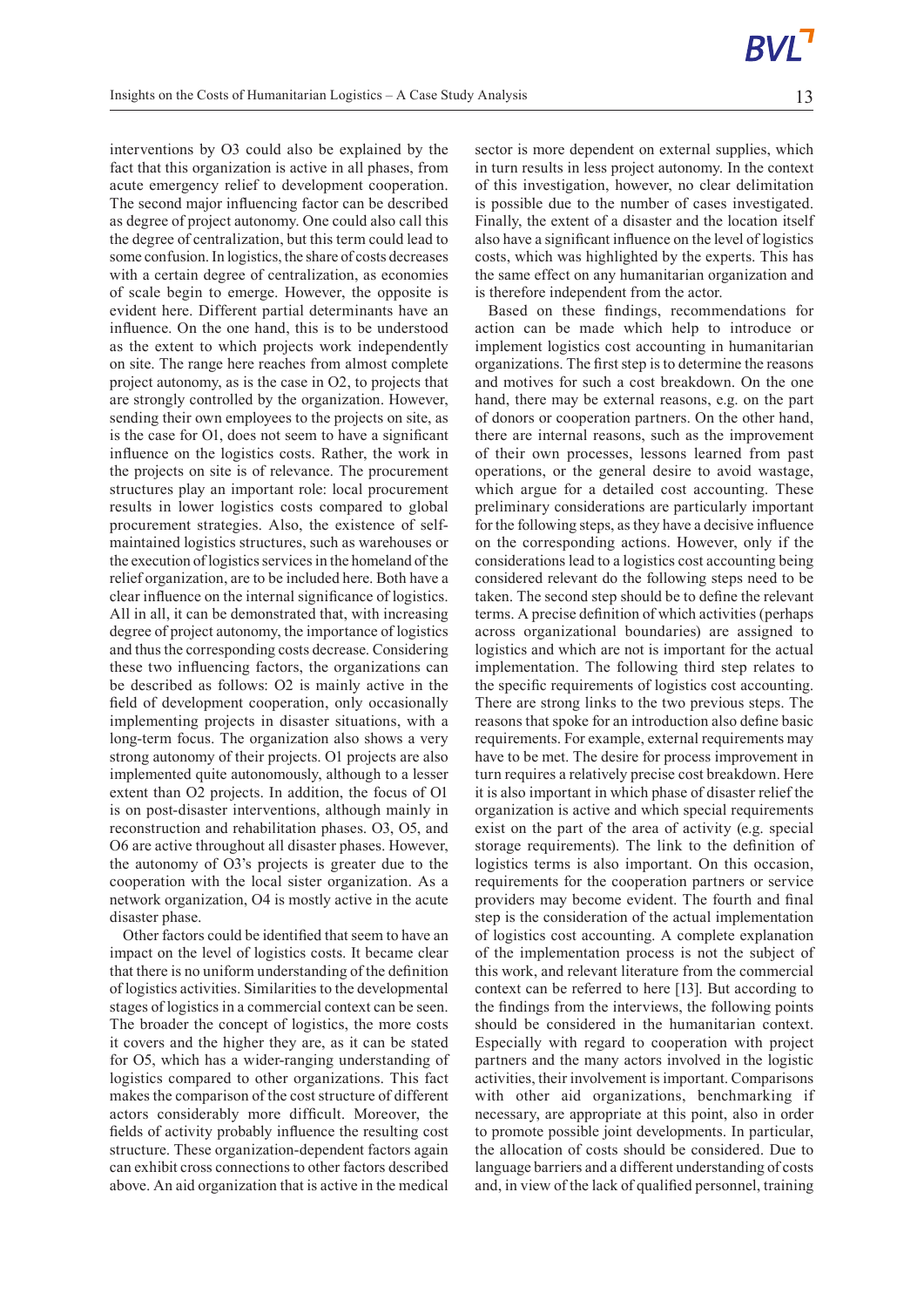material regarding implementation could be necessary. Ultimately, the IT infrastructure has to be considered. Possible offline systems may be necessary. In addition, a lack of software has been mentioned, which may require their own systems or specific interfaces. With regard to the implementation considerations, feedback can be expected regularly within the two preceding steps. The entire procedure is shown in Figure 2.



*Fig. 2: Humanitarian Logistics Cost Accounting Procedure Model*

### **5. CONCLUSION**

The necessity for comprehensive assistance in disastrous situations, whether caused by natural events or brought about by human beings, is universally accepted. These humanitarian operations are conducted by a large variety of different organizations, all inhering their own strategic orientations, systems, and processes. As most of them rely on public grants as well as private donations, deliberate handling of their financial resources is indispensable. According to current academic literature, logistics can account for a large proportion of the expenditure of aid operations, which is why a more detailed examination would be important here in particular. However, there is a lack of exact figures and differentiated studies regarding the (financial) extent of logistics in humanitarian organizations. Therefore, this study aimed to examine the actual extent and the corresponding costs of logistics in humanitarian organizations as well as the underlying interdependencies in more detail. For this purpose, an extensive analysis of scientific and practical literature as well as case studies in six humanitarian organizations were carried out.

In the literature, precise information on the exact level of logistics costs in humanitarian operations is very limited. Where such information is available, a lack of contextual indications have to be complained, for example the type or the size of the corresponding humanitarian organization or respectively operation. The six organizations examined in this study also struggled with this type of information. A large number of contextual constraints would prevent general statements. However, it could be confirmed that the costs for logistics in relief operations can reach maximums of up to 80 percent of the total project costs – but only for organizations active in the acute phase after a disaster and with a low grade of project autonomy, as well as a broad definition of logistics. Rather, it became clear that a differentiated view is very important because logistics plays virtually no role at all for certain actors so that logistics costs for those can even be considered negligible. Separate cost

accounting concerning logistical activities is rather rare (RQ1). It could be shown that a variety of factors influence logistics activities and thus also the costs incurred. On the one hand, these factors depend on the disaster (e.g. location and extent of the disaster), but on the other hand, they depend on the organization and their structure. Two factors play a significant role: the time of deployment and the degree of autonomy of the projects. The more distant the time of deployment is from the actual disaster, the lower the costs for logistics are. At the same time, the more the decision-making processes in the projects are decentralized with regard to management and logistics services, the lower the costs (RQ2). In addition, this paper intended to show the potentials and hurdles of logistics cost accounting in humanitarian organizations. The motives can be structured according to internal and external motivations; of most importance are the increasing transparency and the possibility of improving processes. Obstacles arise from the limited benefit of such separate cost accounting. Moreover, difficulties with the actual implementation are stated, e.g. by a different understanding of terminologies, insufficient IT equipment, or challenges in the cooperation with the various partners of the relief chain (RQ3). To overcome these obstacles, a small procedure model for the introduction of logistics costs accounting in the humanitarian context was developed.

This work has both theoretical and practical implications for the field of humanitarian logistics. This work strongly emphasizes that a differentiated view on the topic of humanitarian logistics and in particular the logistics costs is very important. The actors in humanitarian aid are very diverse in terms of their internal structures and their organizational approaches. It can, therefore, be concluded that the identified contextual factors should be considered in future research. One-size-fits-all solutions are probably not the answer to the specific challenges in the humanitarian environment. A corresponding systematization of the humanitarian actors could be further helpful in research on the design of cooperation in humanitarian logistics. Such a classification of similar organizations in terms of their logistics cost structure is also reasonable from a practical point of view. Cooperation or even benchmarks could thus be implemented in a more targeted manner. Moreover, the procedure model of humanitarian logistics cost accounting can serve as a practical guide for organizations.Further research is necessary to validate the results with other organizations. The humanitarian clusters in which the organizations are active could be a particular focus. The influence of the organizational structure of internationally active humanitarian organizations on logistical activities and the resulting costs requires further research. Moreover, the results regarding the project autonomy can be utilized to draw specific measures in decreasing logistics costs in humanitarian operations.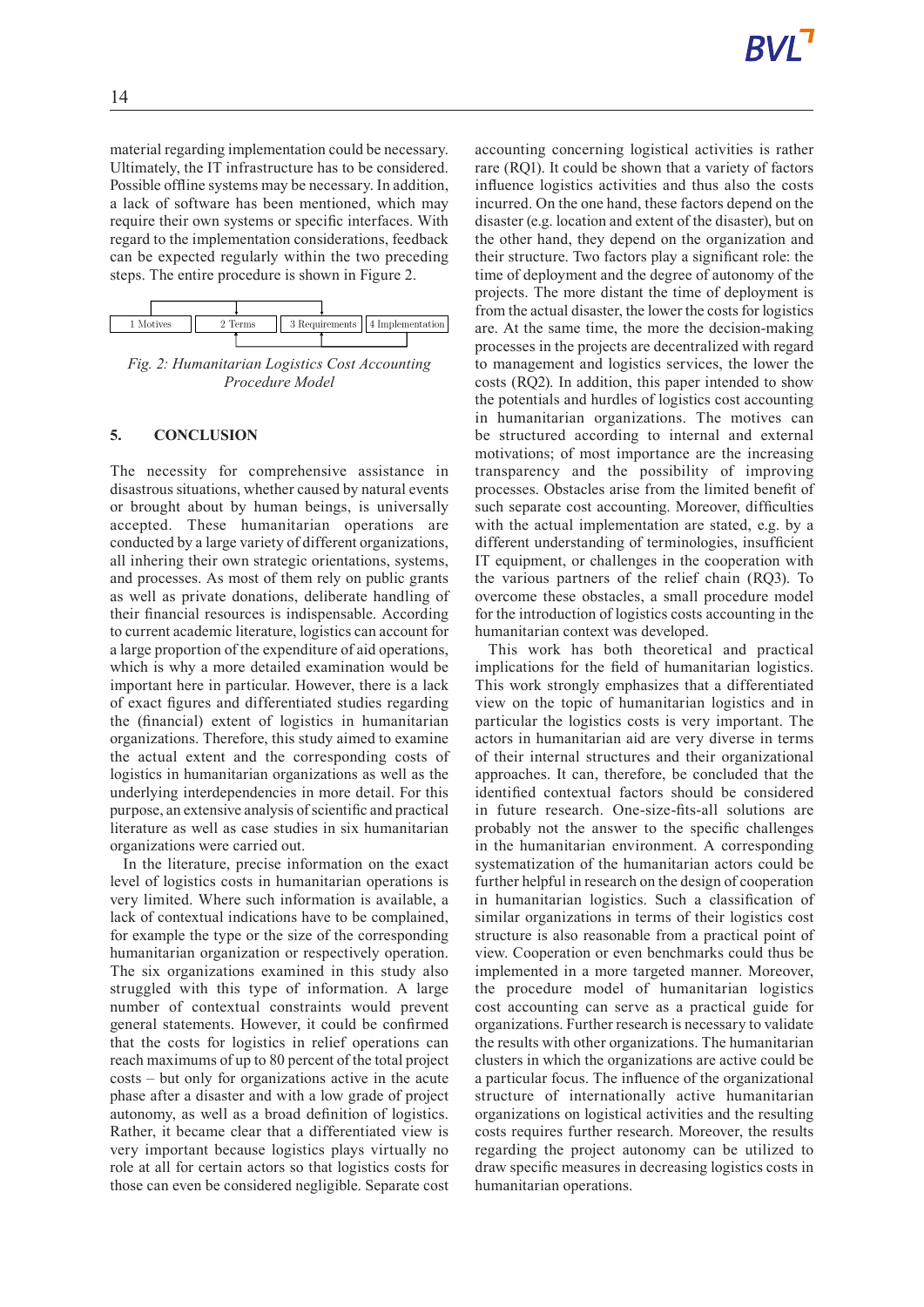# **LIST OF ABBREVIATIONS**

- DZI German Central Institute for Social Issues E1-6 Expert 1-6 KLU Kühne Logistics University
- NGO Non-Governmental Organizations
- NPO Non-Profit Organizations
- O1-O6 Organization 1-6
- RQ1-3 Research Question 1-3
- UN United Nations
- UNISDR UN Office for Disaster Risk Reduction
- WASH Water, Sanitation, and Hygiene

### **REFERENCES**

- 1. CRED, UNISDR (2018) Economic losses, poverty & disasters: 1998-2017. https://reliefweb. int/report/world/economic-losses-povertydisasters-1998-2017. Accessed 31 October 2019
- 2. UNISDR (2015) Global assessment report on disaster risk reduction. United Nations, Geneva
- 3. UNHCR (2018) Syria emergency. http://www. unhcr.org/syria-emergency.html. Accessed 31 October 2019
- 4. Chakravarty AK (2014) Humanitarian relief chain: Rapid response under uncertainty. International Journal of Production Economics 151:146-157
- 5. Chia E (2007) Engineering disaster relief. IEEE Technology and Society Magazine 26(3):24-29
- 6. Jahre M, Jensen L-M (2010) Coordination in humanitarian logistics through clusters. International Journal of Physical Distribution & Logistics Management 40(8/9):657-674
- 7. Development Initiatives (2018) Global humanitarian assistance report. http://devinit. org/post/global-humanitarian-assistancereport-2018/. Accessed 31 October 2019
- 8. van Wassenhove LN (2006) Humanitarian aid logistics: Supply chain management in high gear. Journal of the Operational Research Society 57(5):475-489
- 9. Whiting MC, Ayala-Öström BE (2009) Advocacy to promote logistics in humanitarian aid. Management Research News 32(11):1081-1089
- 10. Day JM, Melnyk SA, Larson PD, Davis EW, Whybark DC (2012) Humanitarian and disaster relief supply chains: A matter of life and death. Journal of Supply Chain Management 48(2):21- 36
- 11. Kovács G, Spens KM (2007) Humanitarian logistics in disaster relief operations. International Journal of Physical Distribution & Logistics Management 37(2):99-114
- 12. Ballou R (2007) The evolution and future of logistics and supply chain management. European Business Review 19(4):332-348
- 13. Weber J (2012) Logistikkostenrechnung: Kosten-, Leistungs- und Erlösinformationen zur erfolgsorientierten Steuerung der Logistik. Springer Vieweg, Berlin, Heidelberg
- 14. Olfert K (2013) Kostenrechnung. Kiehl, Herne
- 15. Taschner A (2016) Logistikkosten bestimmen und abgrenzen. Controlling & Management Review 60(2):39-43
- 16. Kovács G, Spens KM (2011) Trends and developments in humanitarian logistics: A gap analysis. International Journal of Physical Distribution & Logistics Management 41(1):32- 45
- 17. Thomas A, Kopczak LR (2005) From logistics to supply chain management: The path in. http:// www.fritzinstitute. org/PDFs/WhitePaper/ FromLogisticsto.pdf . Accessed 31 October 2019
- 18. Thomas A, Mizushima M (2005) Logistics training: Necessity or luxury? Forced Migration Review 22:60-61.
- 19. Kovács G, Spens KM (2009) Identifying challengesin humanitarian logistics.International Journal 39(6):506-528
- 20. Schulz SF, Blecken A (2010) Horizontal cooperation in disaster relief logistics: Benefits and impediments. International Journal of Physical Distribution & Logistics Management 40(8/9):635-656
- 21. vanderLaanEA,deBritoMP,VergunstDA(2009) Performance measurement in humanitarian supply chain management. International Journal Risk Assessment and Management 13(1):22-45
- 22. Pettit S, Beresford A (2005) Emergency relief logistics: An evaluation of military, non-military and composite response model. International Journal of Logistics: Research and Application 8(4):313-331
- 23. Beamon BM, Balcik B (2008) Performance measurement in humanitarian relief chains. International Journal of Public Sector Management 21(1):4-25
- 24. Blecken A (2009) A reference task model for supply chain processes of humanitarian organisations. Dissertation. Universität Paderborn
- 25. Dijkzeul D,Reinhardt D (2018) Dasinternationale humanitäre System und seine Akteure. In: Lieser J, Dijkzeul D (eds) Handbuch Humanitäre Hilfe. Springer, Heidelberg, pp. 77-103
- 26. ReliefWeb (2008) Glossary of humanitarian terms. https://reliefweb.int/report/world/ reliefweb-glossary-humanitarian-terms. Accessed 31 October 2019
- 27. OCHA (2018) Disaster response in Asia and the Pacific: A guide to international tools and services. https://www.unocha.org/sites/unocha/ files/ROAP DisasterGuide.pdf. Accessed 30 October 2019
- 28. Maier SD, Beck T, Vallejo J, Horn R, Söhlemann J-H, Nguyen TT (2016) Methodological approach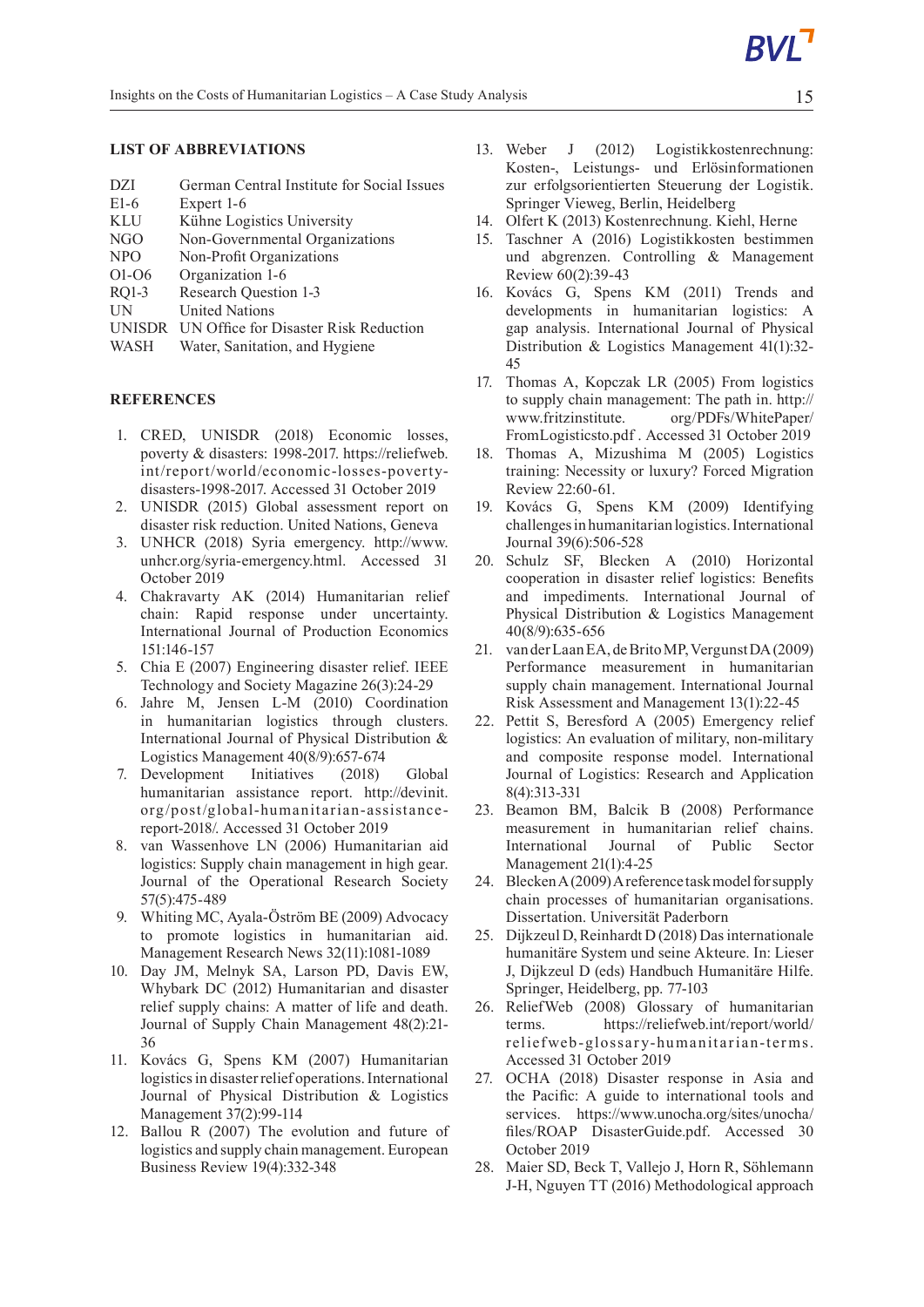for the sustainability assessment of development cooperation projects for built innovations based on the SDGs and life cycle thinking. Sustainability 8(10):1006

- 29. Heaslip G (2010), Key funds for NGO administration often neglected in rush to get aid to victims. The Irish Times Aug(14)
- 30. Toyasaki F, Wakolbinger T (2014) Impacts of earmarked private donations for disaster fundraising. Annals of Operations Research 221(1):427-447
- 31. Tomasini R, van Wassenhove LN (2009) Humanitarian Logistics. Palgrave Macmillan UK, London
- 32. Wotschowfsky S, Mairock J (2002) Rechnungslegung von Non-Profit Organisationen. Betrieb und Wirtschaf 23:972-975
- 33. Otto R (2013) Rechenschaft und Transparenz. In: Lieser J, Dijkzeul D (eds) Handbuch Humanitäre Hilfe. Springer, Berlin, pp. 305-318
- 34. Haavisto I, Goentzel J (2015) Measuring humanitarian supply chain performance in a multi-goal context. Journal of Humanitarian Logistics and Supply Chain Management 5(3):300-324
- 35. Leiras A, de Brito I, Queiroz Peres E, Rejane Bertazzo T, Tsugunobu H, Yoshizaki Y (2014) Literature review of humanitarian logistics research: Trends and challenges. Journal of Humanitarian Logistics and Supply Chain Management 4(1):95-130
- 36. Holguín-Veras J, Jaller J, van Wassenhove LN, Pérez N, Wachtendorf T (2012) On the unique features of postdisaster humanitarian logistics. Journal of Operations Management 30(7/8):494- 506
- 37. Trunick PA (2005) Delivering relief to tsunami victims. Logistics Today Feb:8-9
- 38. Tatham, P (2016) 6.5.2016 Peter Tatham's bibliography. http://www.hanken.fi/public/en/ humlogbibliography. Accessed 13 October 2016
- 39. KLU (2019) Humanitarian Logistics Database. https: //www.the-klu.org/faculty-research resident-faculty/maria-besiou/humanitarianlogistics-database/. Accessed 11 November 2019
- 40. Fenton, G (2012) The logistics of the last mile. Forced Migration Review – 25th Anniversary collection Nov:23-25
- 41. Thompson DDP (2014) Key ingredients for disaster logistics. Crisis Response Journal 9(3):57-59
- 42. Vaillancourt A, Tatham P, Wu Y, Haavisto I (2018) Humanitarian health project supply chain costs. Supply Chain Forum: An International Journal 19(1):70-80
- 43. Disparte DA (2007) The evolution of humanitarian fleet management: The postman's parallel. CarNation 2:22-27
- 44. Bonney J (2005) Life-and-death logistics. The Journal of Commerce Jan(10):6
- 45. van Wassenhove LN, Martinez A (2012) Using OR to adapt supply chain management best practices to humanitarian logistics. International Transactions in Operational Research 19:307-322
- 46. Sandwell C (2011) A qualitative study exploring the challenges of humanitarian organizations. Journal of Humanitarian Logistics and Supply Chain Management, 1(2):132-150
- 47. Overstreet RE, Hall D, Hanna JB, Rainer RKJ (2011) Research in humanitarian logistics. Journal of Humanitarian Logistics and Supply Chain Management 1(2):114-131
- 48. Altay N, Prasad S, Sounderpandian J (2009) Strategic planning for disaster relief logistics: Lessons from supply chain management. International Journal of Services Sciences 2(2):142-161
- 49. Tatham P, Kovács G (2010) The application of 'swift trust' to humanitarian logistics. International Journal of Production Economics 126(1):35-45
- 50. TrestrailJ,PaulJ, Maloni M (2009) Improving bid pricing for humanitarian logistics. International Journal of Physical Distribution & Logistics Management 39(6):428-441
- 51. Balcik B, Beamon BM, Krejci CC, Muramatsu KM, Ramirez M (2010) Coordination in humanitarian relief chains: Practices, challenges and opportunities. International Journal of Production Economics 126(1):22-34
- 52. Rottkemper B, Blecken A (2012) A transshipment model for distribution and inventory relocation under uncertainty in humanitarian operations. Socio-Economic Planning Sciences 46(1):98-109
- 53. Charles A, Lauras M (2011) An enterprise modeling approach for better optimization modeling: Application to the humanitarian relief chain coordination problem. OR Spectrum 33(3):815-841
- 54. Rottkemper B, Fischer K, Blecken A, Danne C (2011) Inventory relocation for overlapping disaster settings in humanitarian operations. OR Spectrum 33(3):721-749
- 55. Yin RK (2013) Case study research: Design and methods. 5th ed. Sage, Los Angeles
- 56. Yin RK (2003), Case study research: Design and methods. 3rd ed. Sage Publications, Thousand Oaks, CA
- 57. Sachan A, Datta S (2005) Review of supply chain management and logistics research. International Journal of Physical Distribution & Logistics Management 35(9):664-705
- 58. Aastrup J, Halldórsson Á (2008) Epistemological role of case studies in logistics: A critical realist. International Journal of Physical Distribution & Logistics Management 38(10):746-763